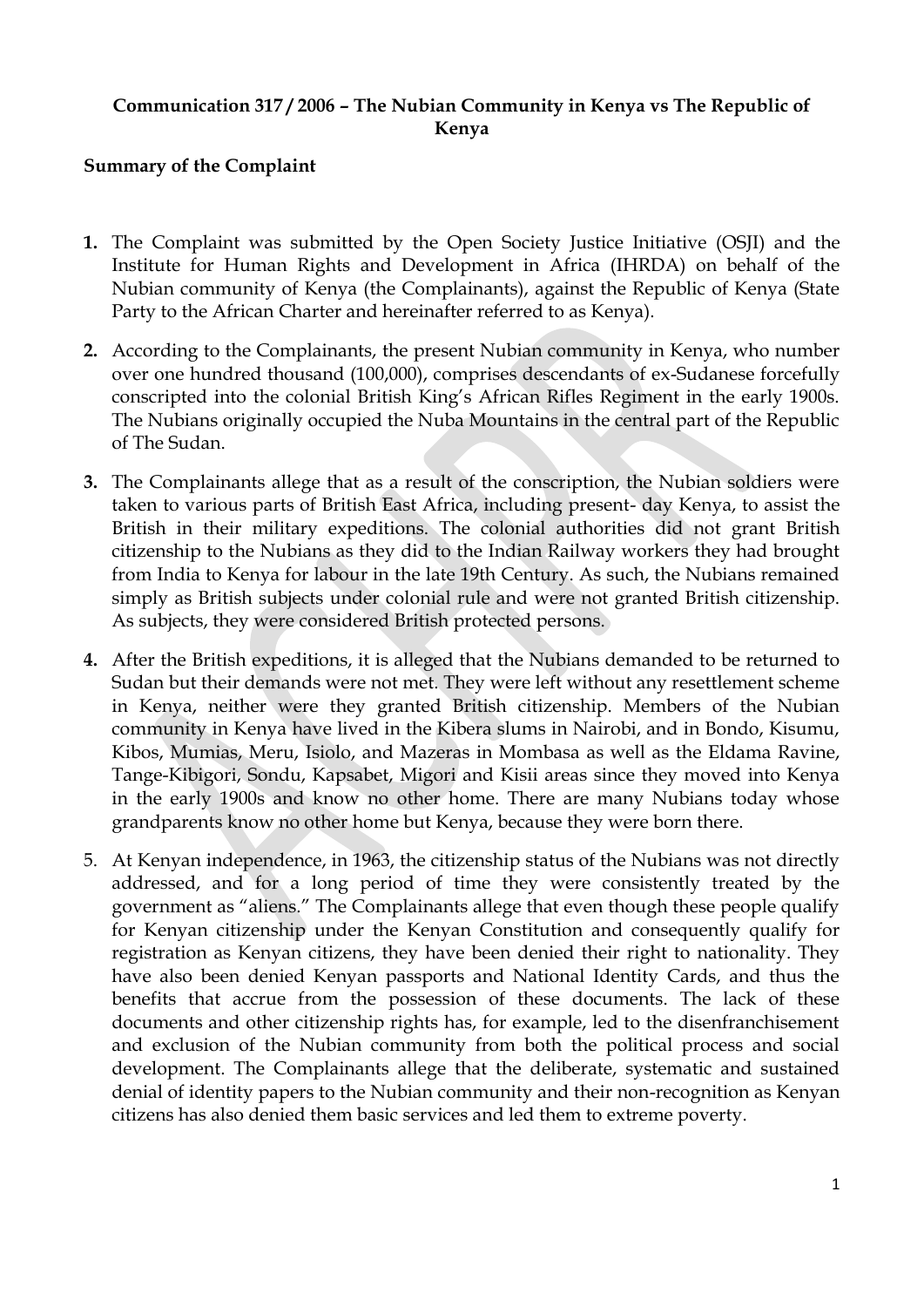**6.** The Complainants claim that as de facto stateless people they are without legal protection. They remain uneducated and are denied access to other civil, political, economic and cultural rights provided for under the Kenyan Constitution and other regional and international human rights instruments that Kenya is a signatory to. They remain landless and are exposed to arbitrary and uncompensated displacements from their dwelling places throughout Kenya, and continue to be threatened with further displacements.

### **Complaint**

7. The Complainants allege violations of Articles 1, 2, 3, 5, 12 (1) and (2), 13, 14, 15, 17(1), 18, 19, 22 and 24 of the African Charter on Human and Peoples' Rights (African Charter).

#### **Procedure**

- 8. The Communication was received at the Secretariat of the African Commission on 23 January 2006. The Commission was seized of the Communication at its 39th Ordinary Session held from 9 – 23 May 2006 in Banjul, The Gambia.
- 9. The parties were informed about the seizure by correspondence dated 17 July 2006. The Complainant was in the same correspondence requested to submit on Admissibility.
- 10. The Complainants' submissions on Admissibility were received at the Secretariat on 15 September 2006, which acknowledged receipt and forwarded same to the Respondent State by correspondence of 12 October 2006.
- 11. By Note Verbale of 10 February 2007, the Respondent State was reminded to submit its observations on Admissibility.
- 12. The Respondent State submitted its argument on Admissibility at the 41<sup>st</sup> Ordinary Session, in Accra, Ghana. The Admissibility brief was also transmitted to the Complainants during the same session.
- 13. On 30 August 2007, both parties were informed that the African Commission would take a decision on the Admissibility of the Communication at the 42nd Ordinary Session in Brazzaville, Republic of Congo.
- 14. At its 42nd Ordinary Session held in Brazzaville, Republic of Congo, the African Commission considered this Communication and decided to defer further consideration of the matter to the 43rd Ordinary Session owing to lack of time.
- 15. The Communication was subsequently declared admissible at the 46th Ordinary Session of the Commission held from 11 – 25 November 2009. The parties were informed and the Complainant was requested to submit on the Merits.
- 16. The Complainants' initial submissions on the Merits were received at the Secretariat in May 2010 and a complete electronic copy was made available on 15 November 2012.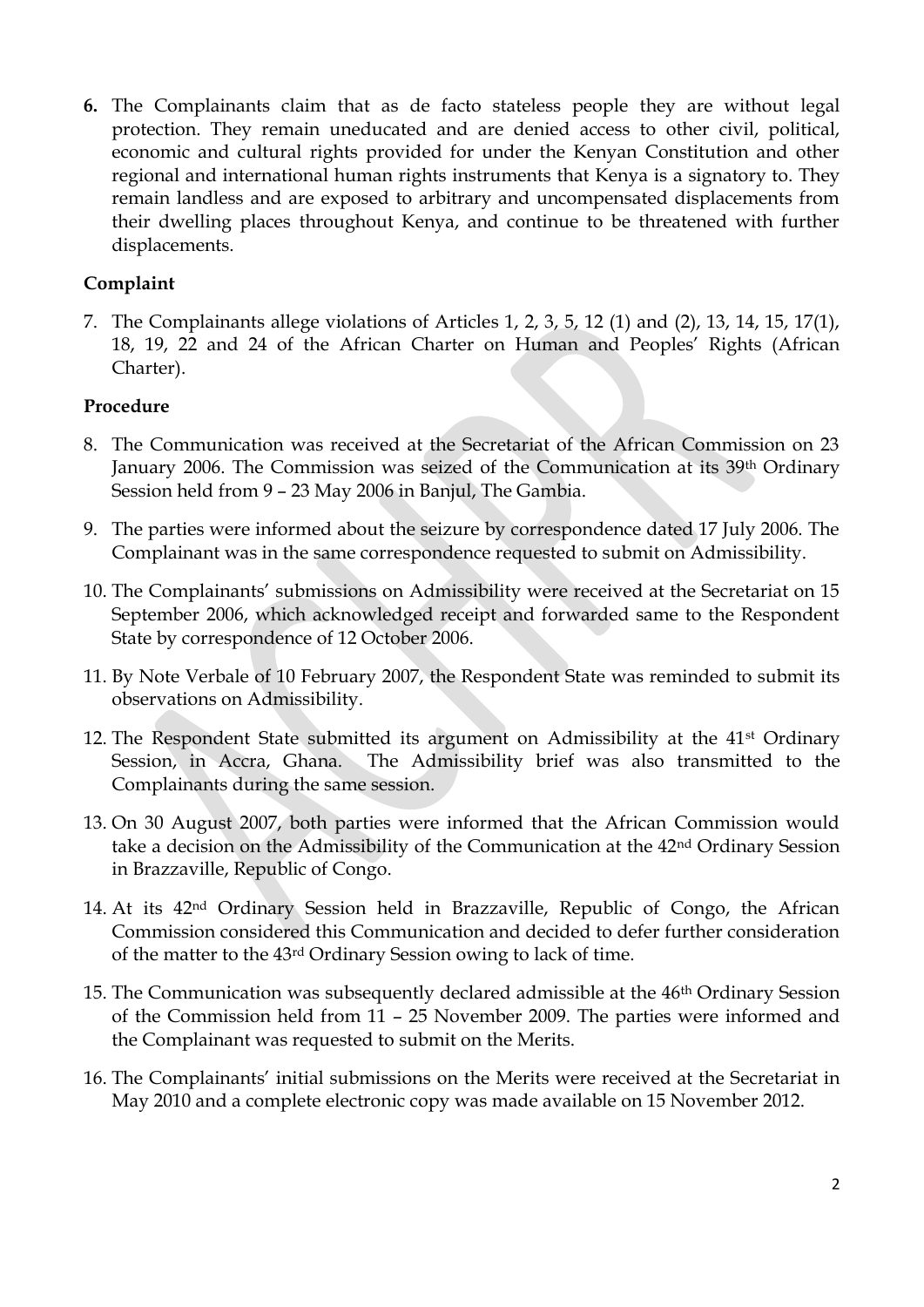- 17. The Complainants' submissions were transmitted to the Respondent State by correspondence of November 2012, with a request for its observations on the Complainants' submissions.
- 18. By correspondence of 15 February 2013, the Respondent State requested for an extension of time within which to submit on the Merits in terms of Rule 113 (2) of the Commission's Rules. It also entered a preliminary objection on the admissibility of the Communication and promised to provide particulars of the objection.
- 19. By correspondence of 14 March 2013, the Respondent State was informed that its request had been granted and it was requested to submit its observations within one month. The Complainants were also informed by correspondence of the same date.
- 20. By Correspondence of 7 April, the Respondent State was again requested to forward its observations on the Complainants' submission. To date, the Respondent State's observations on the merits as well as the particulars of its objections on the Commission's decision on Admissibility have not been received.

### **The Law**

### **Admissibility**

- 21. The Admissibility of Communications brought pursuant to Article 55 of the African Charter is governed by the conditions stipulated in Article 56 of the African Charter. This Article lays down seven (7) conditions, which generally must be fulfilled by a Complainant in order for a Communication to be declared Admissible.
- **22.** The Complainants argue that they fulfil all seven requirements stipulated in Article 56 of the African Charter, including fulfilling the conditions of Article 55.
- 23. Of the seven conditions, the Respondent State claims that the Complainants have failed to fulfil **Article 56(5),** i.e., "Communication relating to Human and Peoples' Rights shall be considered if they are sent after exhausting local remedies, if any, unless it is obvious that this procedure is unduly prolonged."
- 24. Consequently, it seems that the only provision of Article 56 that is contentious between the parties is the question of Admissibility and the rule of the 'exhaustion of local remedies.' The African Commission will therefore focus on the said provision only.
- 25. The rule of exhaustion of local remedies is a well-established rule of customary international law. Article 56(5) clearly stipulates that the Complainant need not exhaust local remedies where the procedure is "unduly prolonged."**<sup>1</sup>** But what is the ordinary meaning of "unduly prolonged?" How has the African Commission interpreted the provision of "unduly prolonged"? It is worth noting that the Complainants are not arguing that local remedies are not available. On page 6 of their Admissibility submission, they write: in this case local remedies such remedies (*sic*) as may exist are unduly prolonged and real remedies are essentially non-existent.

<sup>1</sup> **<sup>1</sup>** See for example Communication 204 (1997), *Mouvement Burkinabé des droits de l'homme et des Peuples* vs Burkina Faso, Fourteenth Annual Activity Report, ¶ 4, 14 and 36.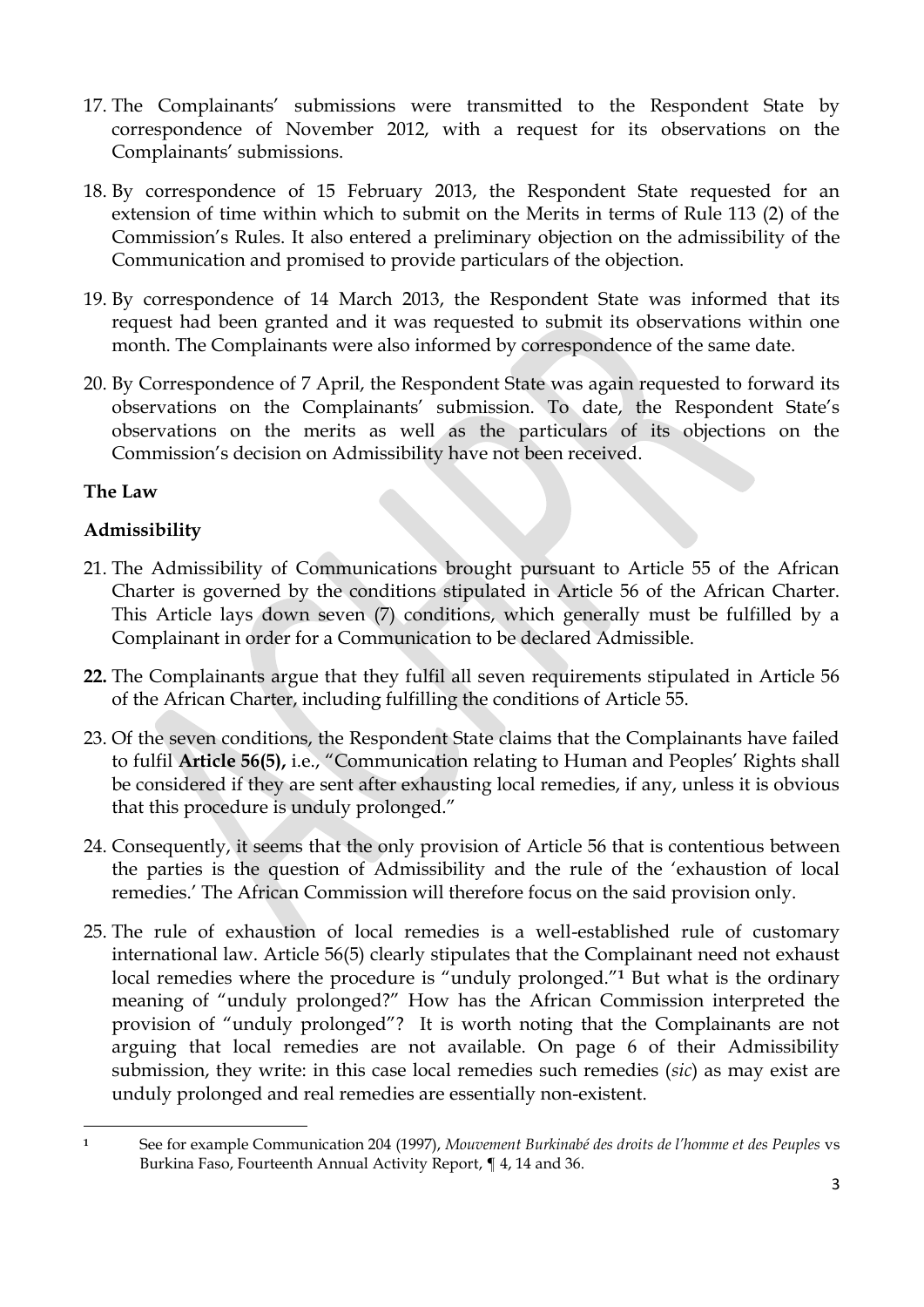26. In the Inter-American system, for example, a similar exception exists where it has been found that a delay of three years,**<sup>2</sup>** one year and eight months,**<sup>3</sup>** and even six months**<sup>4</sup>** amount to "undue delay."

#### **Complainants' submissions on admissibility**

- 27. In the present case, the principal Complainants, Open Society Justice Initiative, argue that real remedies are essentially non-existent in the Republic of Kenya, as every effort has been made to establish the Nubians' right to Kenyan citizenship by seeking remedies though proper domestic channels.
- 28. The Complainants argue that in 2002, the Nubian community, through the Kenyan Nubian Council of Elders, instructed the Centre for Minority Rights Development (CEMIRIDE) to institute legal action against the Kenyan Government for denial of citizenship and / or discrimination in the issuance of identity documents to the Nubian community contrary to the Kenyan Constitution and international and regional human rights standards binding on Kenya.
- 29. The Complainants further state that on 17 March 2003, an action was commenced at the High Court of Kenya by way of an Urgent Application seeking leave of the Court to file a Representative Constitutional Application on behalf of the Nubian community. The Complainants further state that on the same day, ie, 17 March 2003, CEMIRIDE filed the Substantive Constitutional Application in the High Court in Nairobi by way of an Originating Summons seeking, among other things, a declaration that the Nubian Community in Kenya are Kenyan citizens under Section 87 of the Kenyan Constitution and that the treatment meted out against them is discriminatory and violates the Constitution of Kenya.
- 30. The Complainants argue that numerous procedural obstacles have been deliberately and systematically brought up by the state. The Complainants claim that despite appearing in Court over a dozen times in the intervening years, CEMIRIDE have never had a hearing on the Merits of their case. Giving an example of such deliberate "procedural obstacles", the Complainants state that on 8 July 2003, Justice Daniel Aganyanya of the Nairobi High Court refused to transmit the file to the Chief Justice on the grounds that there was a need to ascertain the identity of the 100,000 Applicants on whose behalf the application had been filed. The Complainants argue that this was clearly burdensome and inconsistent with the orders obtained on 17 March 2003, which recognized that a Complainant called Yunis Ali had a right to represent the Nubian class of people.
- 31. The Complainants argue that the Plaintiffs brought the case before another High Court Judge, Justice Kariuki, arguing that the order to produce 100,000 affidavits was unreasonable. They state that Justice Kariuki agreed and also fixed a date for the

**<sup>.</sup> <sup>2</sup>** Report 14/89, Case 9641 (Ecuador), 12 April 1989, Annual Report of the Inter-American Commission on Human and Peoples' Rights, 1988-1989, OEA/Ser.LV/II/76, Doc. 10, pp. 104-15.

**<sup>3</sup>** Report 1a/88, Case 9755 (Chile), 12 September 1988, Annual Report of the Inter-American Commission on Human and Peoples' Rights, 1987-1988, OEA/Ser.LV/II/74, Doc. 10, rev. 1, pp. 132-9. **4** Ibid.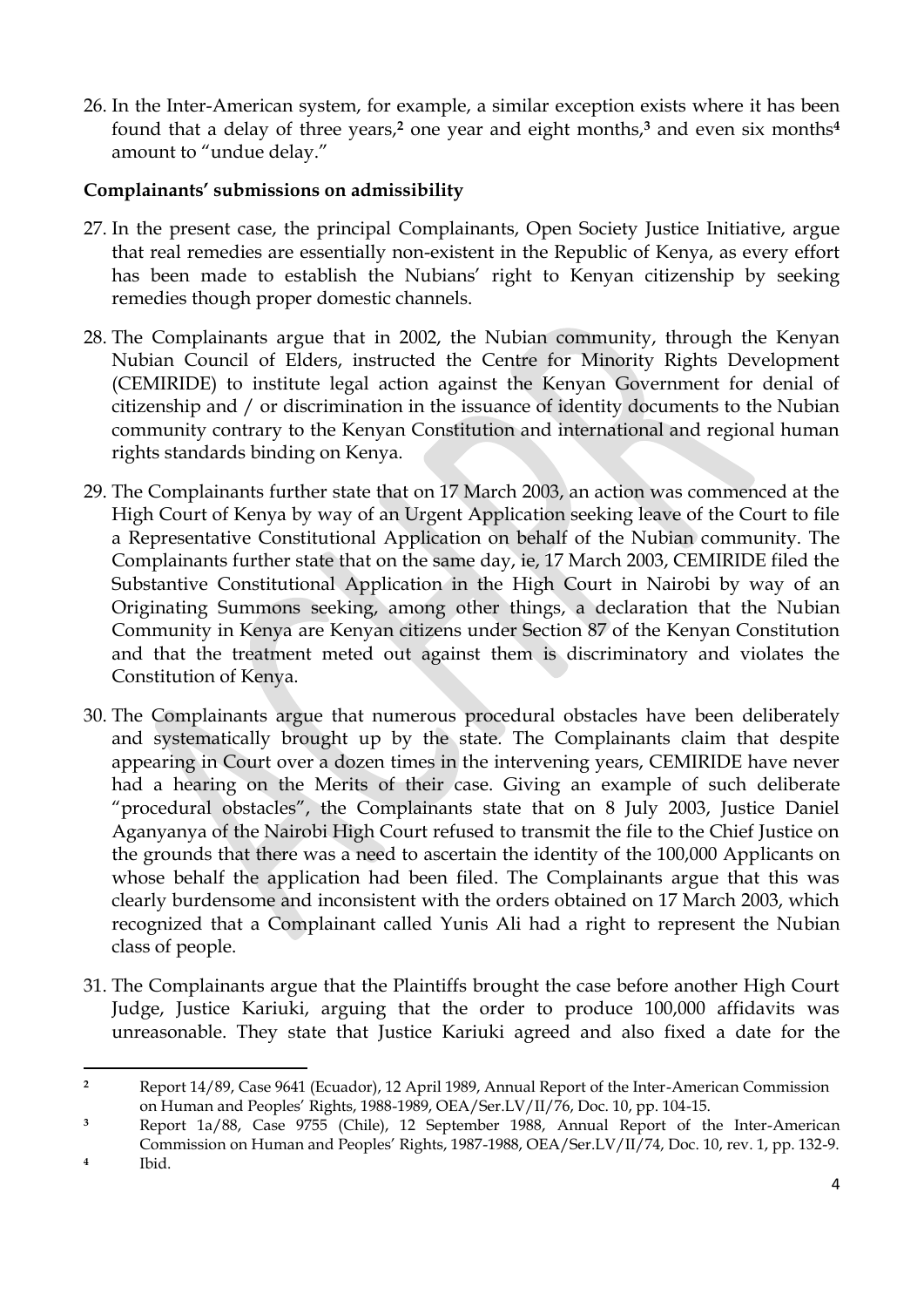hearing of the case on the Merits for 7 June 2004. However, when CEMIRIDE appeared before the sitting Judge (Justice Mugo) for the case to be heard as scheduled, Justice Mugo declined to hear the case and referred it back to the duty judge for directions on the grounds that there were contradictory orders in the file. The Complainants argue that within fifteen months of filing, the case had been brought before five different judges, none of whom has proceeded with it.

- 32. The Complainants further argue that CEMIRIDE wrote to the Chief Justice on 18 June 2004 to complain about the numerous administrative obstacles placed on the path of the Applicants, but no response was received. The Complainants further state that apart from the letter of 18 June 2004, numerous letters on the matter have also been despatched to the Chief Justice, with no reply.
- 33. The Complainants claim that for more than three years after CEMIRIDE instituted proceedings on behalf of the Nubian community, no Bench has been constituted by the High Court, and no date has been fixed for a substantive hearing on the case. Such delays, argue the Complainants, are excessive and unduly prolonged.
- 34. The Complainants also argue that real remedies are essentially non-existent in Kenya. The Communication alleges violations of Articles 15, 16, 17, 18 and 19 of the African Charter by the Kenyan Government. These articles guarantee economic rights as well as group rights. The Complainants argue that the Kenyan Constitution does not protect these rights, that it only guarantees civil and political rights of the individual. Therefore, legal remedies for violations of these rights are not available in the Courts in Kenya.

#### **Respondent State's submissions on admissibility**

- 35. The Respondent State submits that the present Communication should not be admitted because the Applicants have not exhausted local remedies in the Kenyan judicial and administrative systems.
- 36. The Respondent State argues that the case is still pending in the High Court of Kenya. It argues that it was stood over because the Court demanded some information to confirm that indeed some of the people who are represented in the suit are the bona fide aggrieved persons. The Respondent State says that the Plaintiffs were asked to identify the Applicants, 'but they were unable to do so or for their own well-known reasons did not do so'.
- 37. The Respondent State argues that during the preliminary hearing, the Applicants were found to have identity cards and passports and the issue that arose was whether they had *locus standi* to institute the suit. It states that the presiding Judge then gave orders asking the Applicants to produce affidavits authorising them to represent the Nubian community by the Nubians they were representing before placing the file before the Chief Justice.
- 38. The Respondent State argues that to date, the Applicants / Complainants have never filed the required affidavits and the case is stood over generally until the parties set a date for the hearing. The Respondent State therefore argues that the Complainants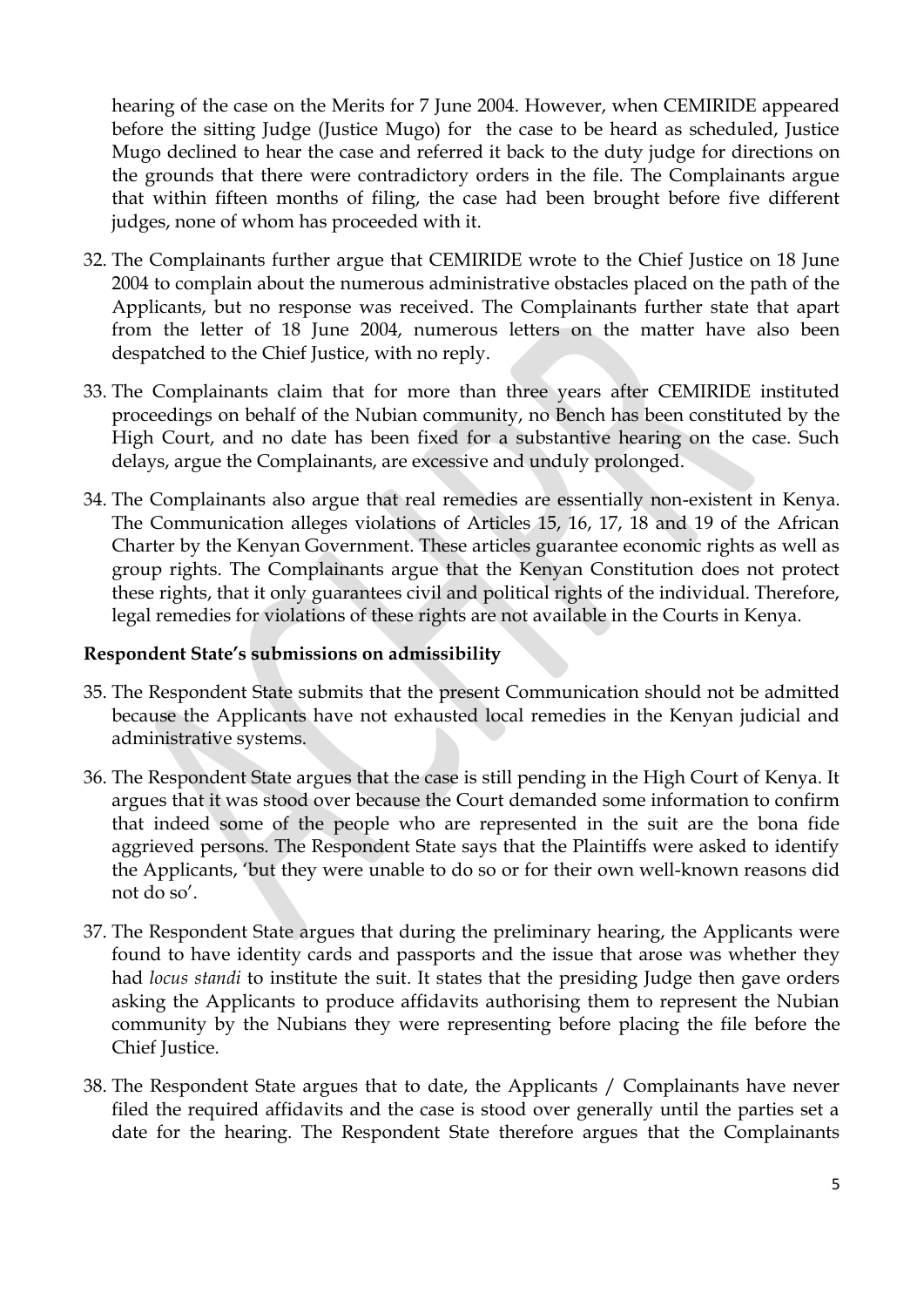should not have come before the African Commission until they have exhausted all local remedies.

- 39. The Respondent State further argues that the Complainants have not exhausted remedies such as the Judicial Review which is provided for in Order 53 of the Civil Procedure Code. This provision, argues the Respondent State, would have enabled the Courts to compel the Ministry of Immigration and their Department of Registration to issue the Applicants and their representatives with national ID cards and passports.
- 40. The Respondent State also argues that the Complainants have not lodged an official claim with the Kenya National Commission for Human Rights to look into the matter. It states that the Kenyan National Commission for Human Rights is an independent body that acts as a watchdog on human rights issues.
- 41. The Respondent State further argues that the Complainants have not adduced any evidence to show that they pursued administrative remedies from the relevant Government Ministries on behalf of the Nubian community. The Respondent State argues that the Kenyan judicial system meets the test of 'availability', 'sufficiency', and 'effectiveness'. It claims that similar complaints by the Njemps community, a minority group in Kenya, have been adequately addressed.
- 42. Even though the Respondent State agrees that social, cultural and economic rights are not expressly protected under the Kenyan Constitution, the Kenyan Government endeavours to respect, protect, promote, fulfil and ensure that these rights are realized.
- 43. The Respondent State also addressed the case of Yunis Ali and 19 others referred to by the Complainants. The Complainants argue that the High Court had granted orders to enable Yunis Ali and others to file a class action suit on behalf of the Nubian community. The Respondent State does not seem to argue or deny that fact; it however argues that even in the case of Yunis Ali and 19 others, local remedies have not been exhausted.

### **Analysis of the Commission**

 $\overline{a}$ 

- 44. The African Commission has held that "the rule of exhausting domestic remedies is the most important condition for Admissibility of Communications. There is therefore no doubt that in all Communications seized by the African Commission, the first requirement considered concerns the exhaustion of local remedies…."**<sup>5</sup>**
- 45. The question, which remains to be answered, is whether or not the remedies were available or unavailable, and further if they were available, were they effective? The availability of a remedy must be sufficiently certain, not only in theory but also in practice, failing which it will lack the requisite accessibility and effectiveness.

<sup>5</sup> Communication 228/99-The Law Office of Ghazi Suleiman/ Sudan, 33rd Ordinary Session, Sixteenth Annual Activity Report (2003) at para. 29.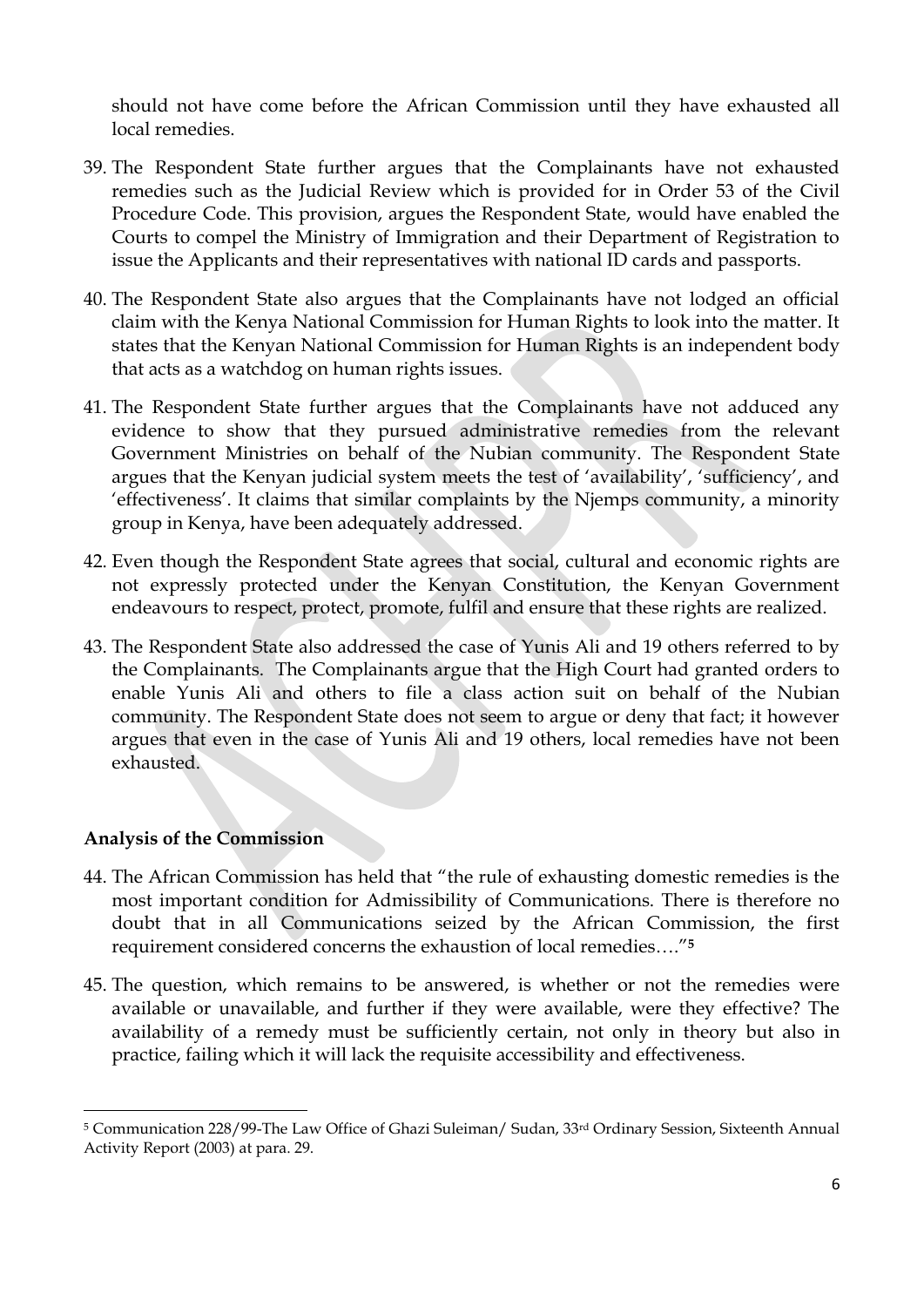- 46. The Complainant puts forward the argument that the exception to the rule in Article 56(5) is applicable in this Communication, because local remedies are unavailable, ineffective and have been unduly prolonged.
- **47.** The onus is on the Respondent State, Kenya, to demonstrate that local remedies are available, sufficient and effective.**<sup>6</sup>** The African Commission has unequivocally held that when a Government "argues that the Communication must be declared inadmissible because the local remedies have not been exhausted, the Government then has the burden of demonstrating the existence of such remedies."**<sup>7</sup>**
- **48.** The Grand Chamber of the European Court for Human Rights has expressed the opinion that: "it is incumbent on the Government claiming non-exhaustion of domestic remedies to satisfy the Court that the remedy was an effective one, available in theory and in practice at the relevant time."**<sup>8</sup>** The Court also explained: "…that is to say, that it was accessible was one which was capable of providing redress in respect of the applicant's complaints and offered reasonable prospects of success."**<sup>9</sup>** Only once this burden of proof has been met does the petitioners have to establish that the local remedy "was in fact exhausted or for some reason inadequate or ineffective in the particular circumstances."**<sup>10</sup>**
- 49. Similarly, the Inter-American Commission on Human Rights has expressly stated that the burden of proving that effective local remedies exist and that they have not been exhausted falls upon the Government making such a claim.**<sup>11</sup>** In Articles 46 (1) and 46 (2) and 46 (2b), of the American Convention on Human Rights it is stated that the State has duties "to organize the governmental apparatus and, in general, all the structures through which public power is exercised, so that they are capable of judicially ensuring the free and full enjoyment of human rights.**<sup>12</sup>** In the Loayza Tamayo Case, the Court held that "the State claiming non-exhaustion of domestic remedies has an obligation to prove that the domestic remedies remain to be exhausted and that they are effective.**"<sup>13</sup>**
- 50. A similar view regarding the burden of proof has been taken by the United Nations Human Rights Committee which draws attention to the fact, among others, that the Government "had failed to provide…sufficient information on effective remedies."**<sup>14</sup>**

**<sup>6</sup>** See Dawda K Jawara/Gambia. Recontre Africaine Pour la Defense des Droits de l'Homme v. Zambia, Comm.71/92,21<sup>st</sup> Ordinary Session, Tenth Annual Activity Report (1997) at para.12.

**<sup>8</sup>** See *Akdivar v. Turkey at para. 68.*

**<sup>9</sup>** Ibid.

**<sup>10</sup>** Ibid.

**<sup>11</sup>** Article 37(3) of the Regulations adopted in OAS Doc. OAE.Ser.L.V/II.82 doc.6, rev.1 at 103 (1992).

<sup>&</sup>quot;Exceptions and Exhaustions of Domestic Remedies( Art. 46(1)), 46(2)(A) and 46(2)(B) American Convention on Human Rights, Ser. A, No.11, Advisory Opinion OC-11/90 of (10 August 1990) at para.23; Velasquez Rodriguez Case, Ser. C, No.4(29 July 1988) at para. 166; and Godinez Cruz Case, Ser. C, No.5 (20 January 1999) at para. 175.

**<sup>13</sup>** Loayza Tamayo Case, Preliminary Objections, Ser. C, No. 25 (31 January 1996) at para. 40.

**<sup>14</sup>** *Famara Kone v. Senegal, Comm. No. 386/1989, views adopted 21 October 1994, at para 5.3*.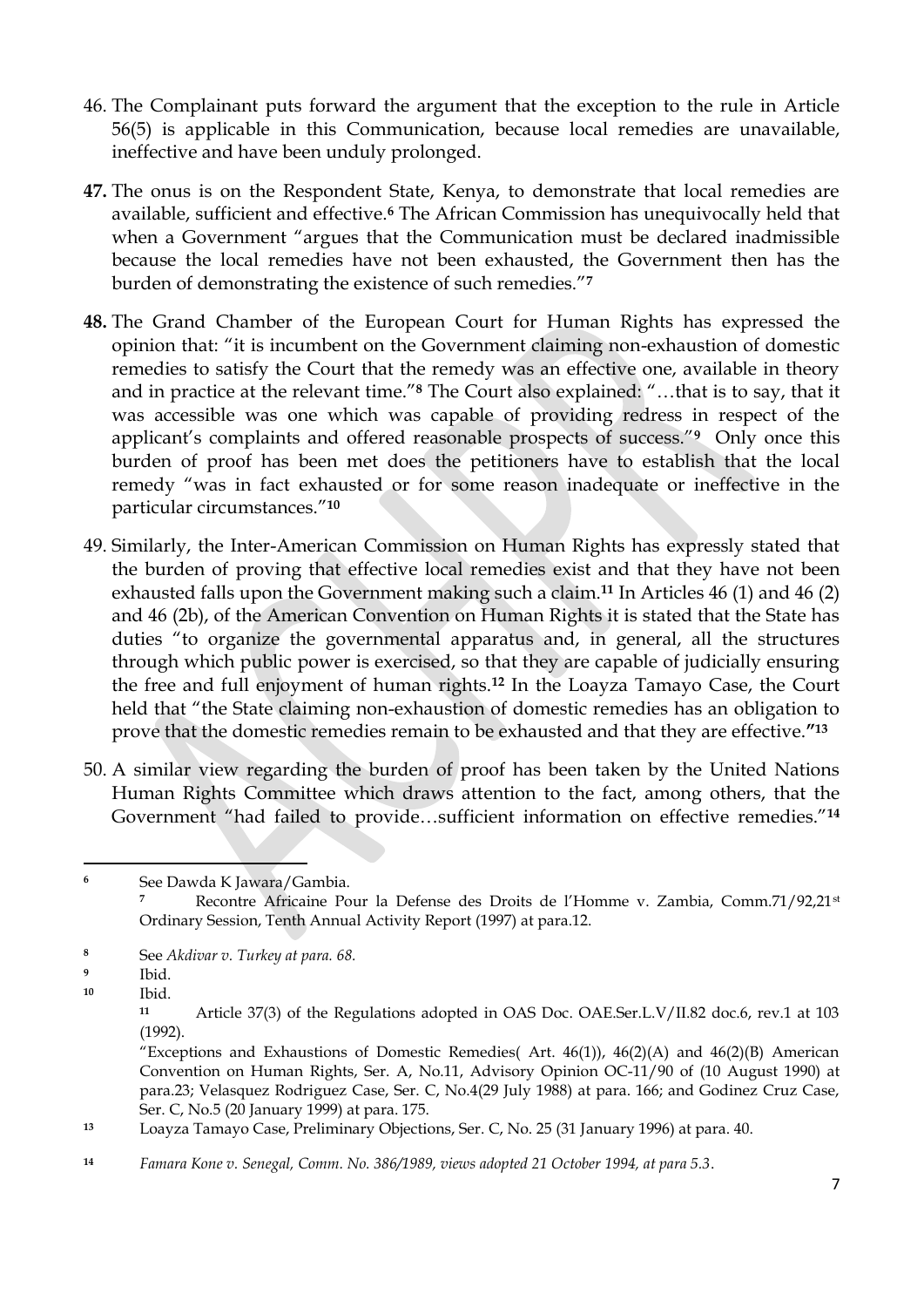Equally, the European Court and Commission of Human Rights have held that the Government shoulders the burden of proving that there are effective remedies.

- **51.** The African Commission has also held in several of its decisions that the rationale of the rule to exhaust local remedies is to allow the State concerned an opportunity to remedy a grievance through its own domestic legal system.**<sup>15</sup>** However, the African Commission has gone ahead to state that it will not hold this requirement to apply literally in cases where it is impracticable or undesirable for the Complainant to seize the domestic courts.**<sup>16</sup>** Accordingly, the African Commission, in *Dawda Jawara v The Gambia,***<sup>17</sup>** states that for a Complainant to be able to exhaust local remedies, such remedies must meet three basic criteria – they must be available, effective and sufficient.**<sup>18</sup>** The African Commission went on to state with respect to that case that, if the availability of a remedy is not evident, it 'cannot be invoked by the State to the detriment of the Complainant.'**<sup>19</sup>** The burden of proof thus falls on the State of Kenya to prove that effective local remedies exist and that they are reasonably accessible, available, effective and sufficient.
- 52. The African Commission having looked at all the issues arising from this matter and taking into consideration the desperate situation of the Nubians is of the opinion that the Government of Kenya has not met this burden of proof because it has not shown that Complainants have any adequate and effective remedies. The African Commission is of the view that the Complainants in the particular circumstances are unable to utilize local remedies mainly because of many procedural and administrative bottlenecks put in their path.
- 53. For example, the African Commission notes that since CEMIRIDE filed an application on 17 March 2003, seeking leave of the High Court to file a Representational Constitutional Application on behalf of the Nubians, no Bench has been constituted to hear the case despite many attempts by Legal Counsel of the Applicants.
- 54. The African Commission also note that on 8 July 2003, Justice Daniel Aganyanya of the Nairobi High Court refused to transmit the file to the Chief Justice on the ground that there was need to ascertain the identity of the 100,000 applicants on whose behalf the application was filed. Even where a date had been fixed for the hearing of the case on the Merits for 7 June 2004, Justice Mugo declined to hear the case and referred it back to the duty judge for directions on the grounds that there were contradictory orders in the

**<sup>15</sup>** See for example the Social and Economic Rights Action Centre and the Centre for Economic and Social Rights v Nigeria, Communication No. 155/96, para 37-39, 2001.

<sup>16</sup> See for example, Amnesty International v Sudan, Communication Nos. 48/90, 50/91, 89/93; Malawi African Association v Mauritania, Communications 54/91, 61/91, 98/93, 164/93, 196/97, 210/98; and Free Legal Assistance Group v Zaire, Communications 25/89, 47/90, 56/91 and 100/93.

<sup>&</sup>lt;sup>17</sup> Sir Dawda Jawara v The Gambia, communication 147/95 and 149/96.

<sup>18</sup> Id. Para 31.

<sup>19</sup> Id. Paras 32-34.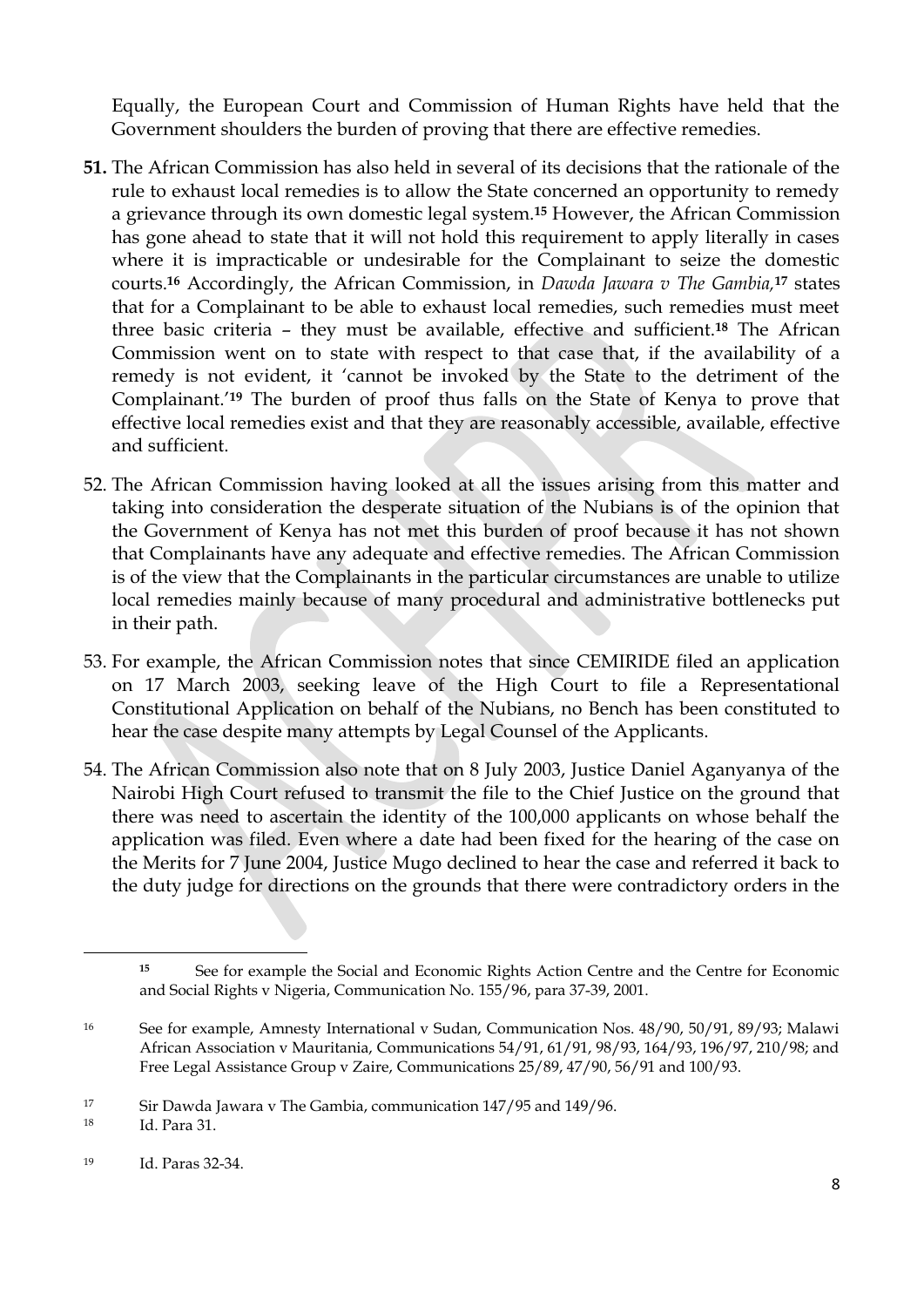file. Furthermore, letters to the Chief Justice complaining about the difficulties in access the courts have gone unanswered.

- 55. In the present Communication, the African Commission agrees with the Complainants that local remedies are unavailable. A remedy is considered available if the petitioner can pursue it without impediment. After more than four years, there does not seem to be any realistic prospect of the Complainants' case being heard. In the *Jawara case,* the African Commission held that a remedy is considered available only if the Complainant can make use of it in the circumstances of his case.**<sup>20</sup>** It is deemed effective if it offers a prospect of success, and it is found sufficient if it is capable of redressing the complaint.
- 56. The Jawara case stated the following: *"…*A remedy is considered available if the petitioner can pursue it without impediment; it is deemed effective if it offers a prospect of success and it is found sufficient if it is capable of redressing the complaint." It states further that "…The Commission has stressed that remedies the availability of which is not evident, cannot be invoked by the State to the detriment of the complainant ..." The existence of a remedy must be sufficiently certain, not in theory but also in practice, failing which it will lack the requisite accessibility and effectiveness. Therefore, if the Complainant cannot turn to the judiciary of his country because of insurmountable legal and administrative bottlenecks, local remedies would be considered to be unavailable."**<sup>21</sup>** In the present case, the African Commission finds that even though in theory the domestic remedies were available, they were not effective, and could not be pursued without much impediment.
- 57. The Respondent State argues that the case is still pending in the High Court of Kenya, and that it was stood over because the Court requested for some information to confirm that indeed some of the people who were represented in the suit were really the aggrieved persons. The Respondent State says that the Complainants were asked to identify the Applicants by having signed affidavits, but "they were unable to do so or for their own well-known reasons did not do so." The Respondent State has failed to inform the Commission what these "well-known reasons are."
- 58. The Complainants claim that the Government of the Republic of Kenya has been aware of the situation of the Petitioners for years and has not acted to protect them.
- 59. The African Commission has held that where the existence of serious and massive violations of human rights has been shown, "the requirement of exhaustion of local remedies is founded on the principle that a Government should have notice of such human rights violations in order to have the opportunity to remedy such violations."**<sup>22</sup>** The African Commission has also stated that when a series of serious violations of

<sup>20</sup> Id Para 33.

<sup>21</sup> See Rights International and Others v Sudan, ACHPR 215/98. See also 13th Activity Report: 1999-2000 at para. 24.

<sup>22</sup> *Comms. 25/89, 47/90, 56/91 and 100/93 at para. 36.*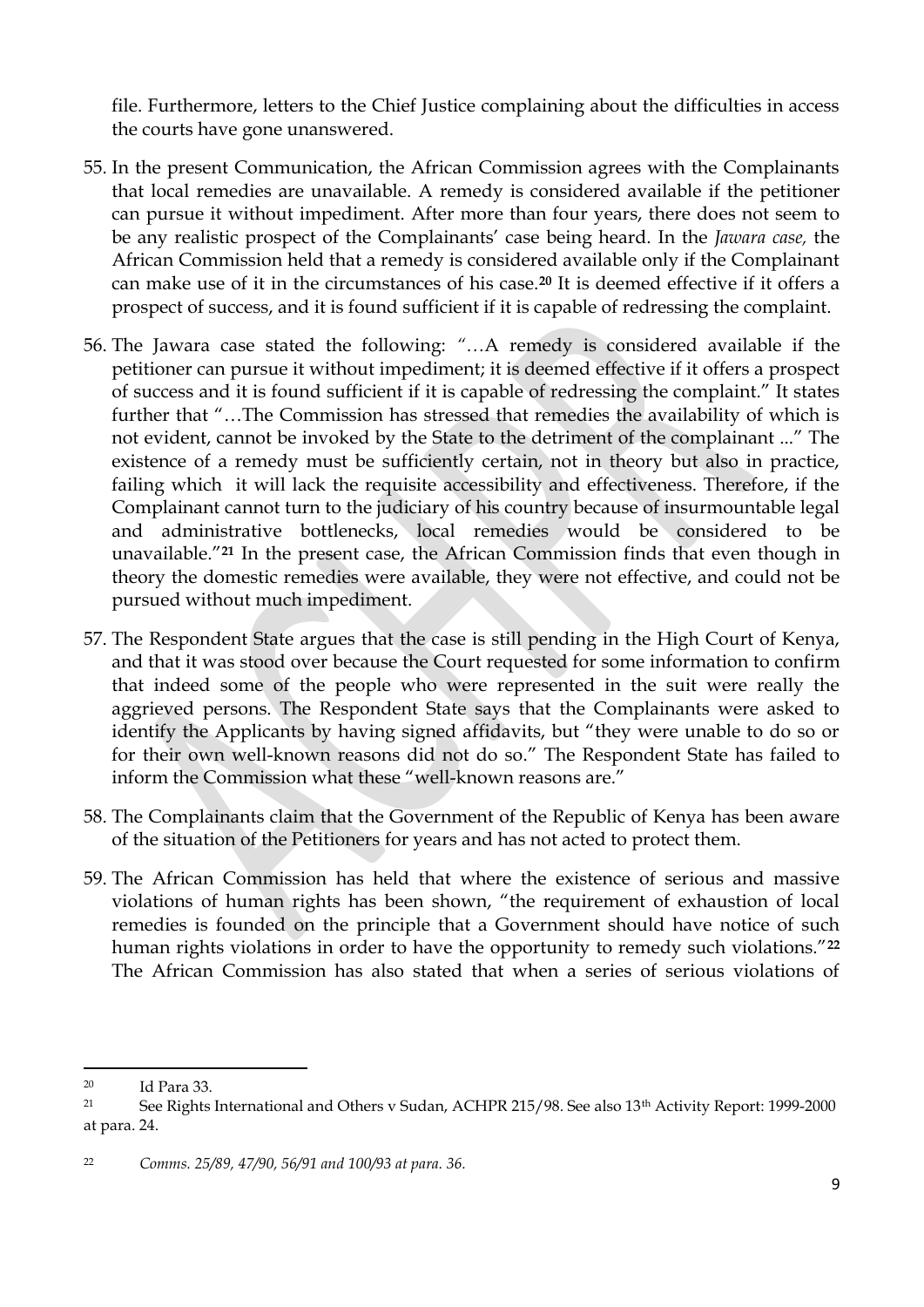human rights are indicated it is only right that the government be given ample notice of the violations.**<sup>23</sup>**

- 60. Without going into the Merits of the case, the Communication alleges violations of Articles 15, 16, 17, 18 and 19 of the Charter. These Articles guarantee economic rights as well group rights which are not protected under the Kenyan Constitution. The African Commission notes that the Government has been sufficiently aware of the plight of the Nubians to the extent that it can be presumed to know the situation prevailing within its own territory as well as the content of its international obligations.
- 61. The Respondent State has suggested that Complainants could have also lodged an official complaint with the Kenya National Commission for Human Rights to look into the matter, as an independent human rights body that acts as a watchdog on human rights issues. Two issues emanate from such a statement: is there a suggestion that the Courts have not been independent in this case, and also is there any realistic prospect of getting justice from the National Commission for Human Rights?
- **62.** The Respondent State also argues that the Complainants have not adduced any evidence to show that they pursued administrative remedies from the relevant Government Ministries on behalf of the Nubian community, claiming that similar complaints by the Njemps community, a minority group in Kenya, have been adequately addressed. Besides the Commission not being told who the Njemps are, and what issues were "adequately addressed", who addressed them and before what court or administrative body, the African Commission is of the view that the grievances of the Petitioners are unlikely to have redress in the Kenyan Courts or administrative structures, especially given the fact that social, cultural and economic rights are not expressly protected under the Kenyan Constitution. That is a contention the Respondent State does not contest. Consequently, the African Commission concludes that no effective remedies are available to the Nubians in Kenya.
- **63.** The Commission holds that all the provisions of Article 56 of the African Charter, have been fulfilled by the Complainant. In view of the above, the Commission declares the Communication admissible.

### **Merits**

# **The Complainants' Submissions on the Merits**

### **Alleged Violation of Article 2 and 3**

64. The Complainants submit that Kenyan Nubians are treated differently in the acquisition of identity documents because of their ethnicity and their religion, for which there is no

 $\overline{a}$ <sup>23</sup> *Comms. 25/89, 47/90, 56/91 and 100/93 at para. 35-37 and Sudan Case at para. 38.*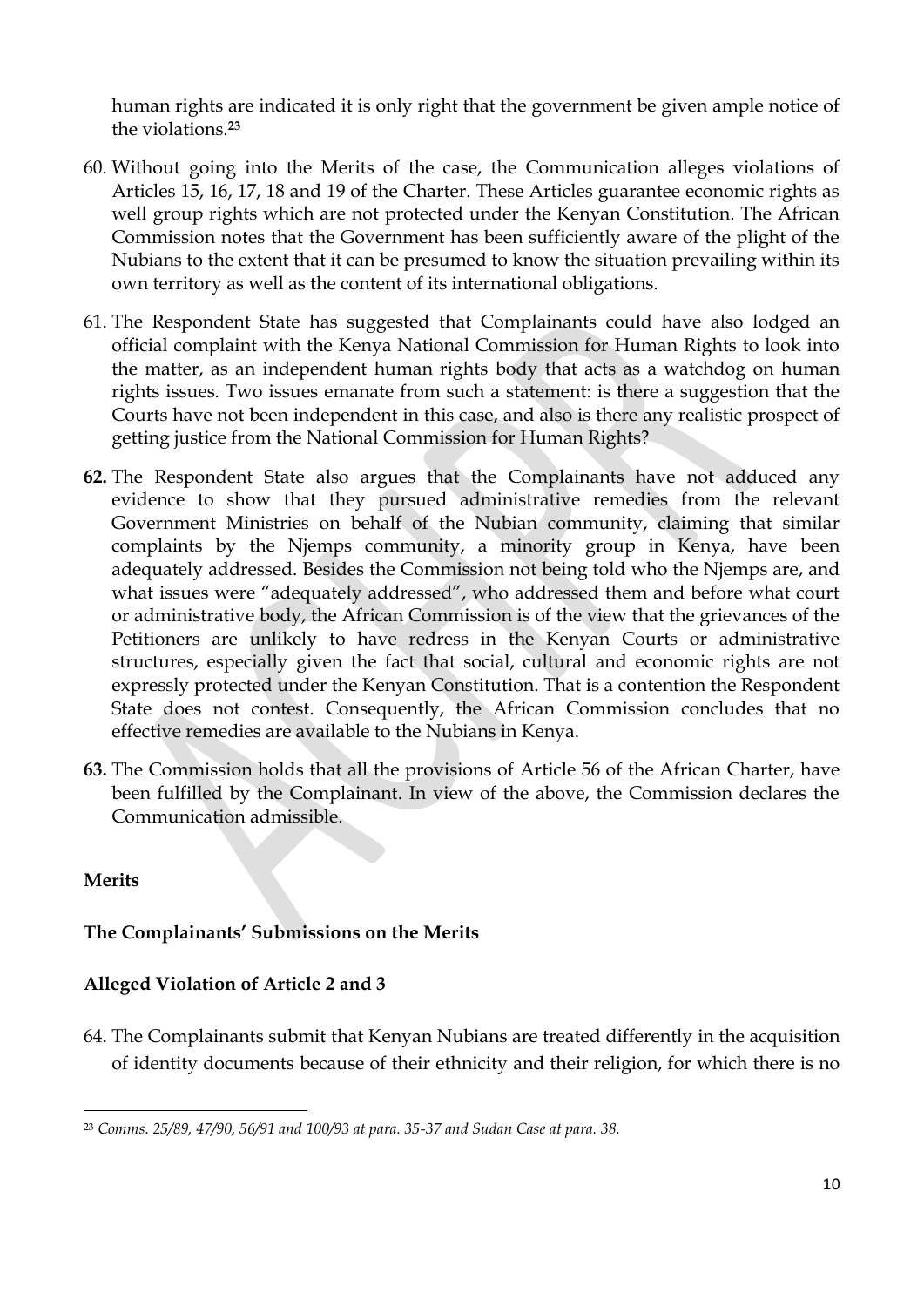justification, amounting to unlawful discrimination in violation of Articles 2 and 3 of the Charter.

- 65. According to them, Kenyan Nubians are forced to go through a lengthy, humiliating and expensive vetting process to acquire the Kenya National Identity Card (ID card) which is necessary to obtain recognition of their citizenship and to access the services that come with it. They state that the vetting process causes severe delays, leaves some Kenyan Nubians without any proof of citizenship, causes immense problems if documents are lost, and leaves many Kenyan Nubians with a tenuous citizenship status which can be changed at the whims of the government.
- 66. The Complainants argue that African human rights law prohibits any unjustified difference of treatment as discrimination. They argue further that Article 2 of the Charter entitles individuals to the enjoyment of the rights and freedoms guaranteed under the Charter "without distinction of any kind such as race, ethnic group, color, sex, language, religion, political or any other opinion, national and social origin, fortune, birth or other status."
- 67. According to them, there is no need to prove an intention to discriminate, as the definition includes circumstances where an apparently neutral policy has the effect of an unjustified distinction.
- 68. The Complainants aver that government may only justify a difference in treatment in limited circumstances. They state that the African Commission has found that where the government seeks to provide justification for "setting perimeters on the enjoyment of a right": *"… there has to be a two-stage process. First, the recognition of the right and the fact that such a right has been violated. Second, that such a violation is justifiable in law."<sup>24</sup>*
- 69. The Complainants maintain that where a difference in treatment is justified for a legitimate aim, the interference must still be necessary and proportionate to that aim.
- 70. According to the Complainants, when seeking to acquire the ID cards that are necessary to demonstrate their Kenyan citizenship and for nearly all transactions in adult life, Nubians are treated differently from other Kenyans in a variety of ways including the following:

1

i. They are required to provide additional documents in support of their claims to Kenyan nationality, such as their grand-parents' identification documents, which other Kenyans do not have to provide;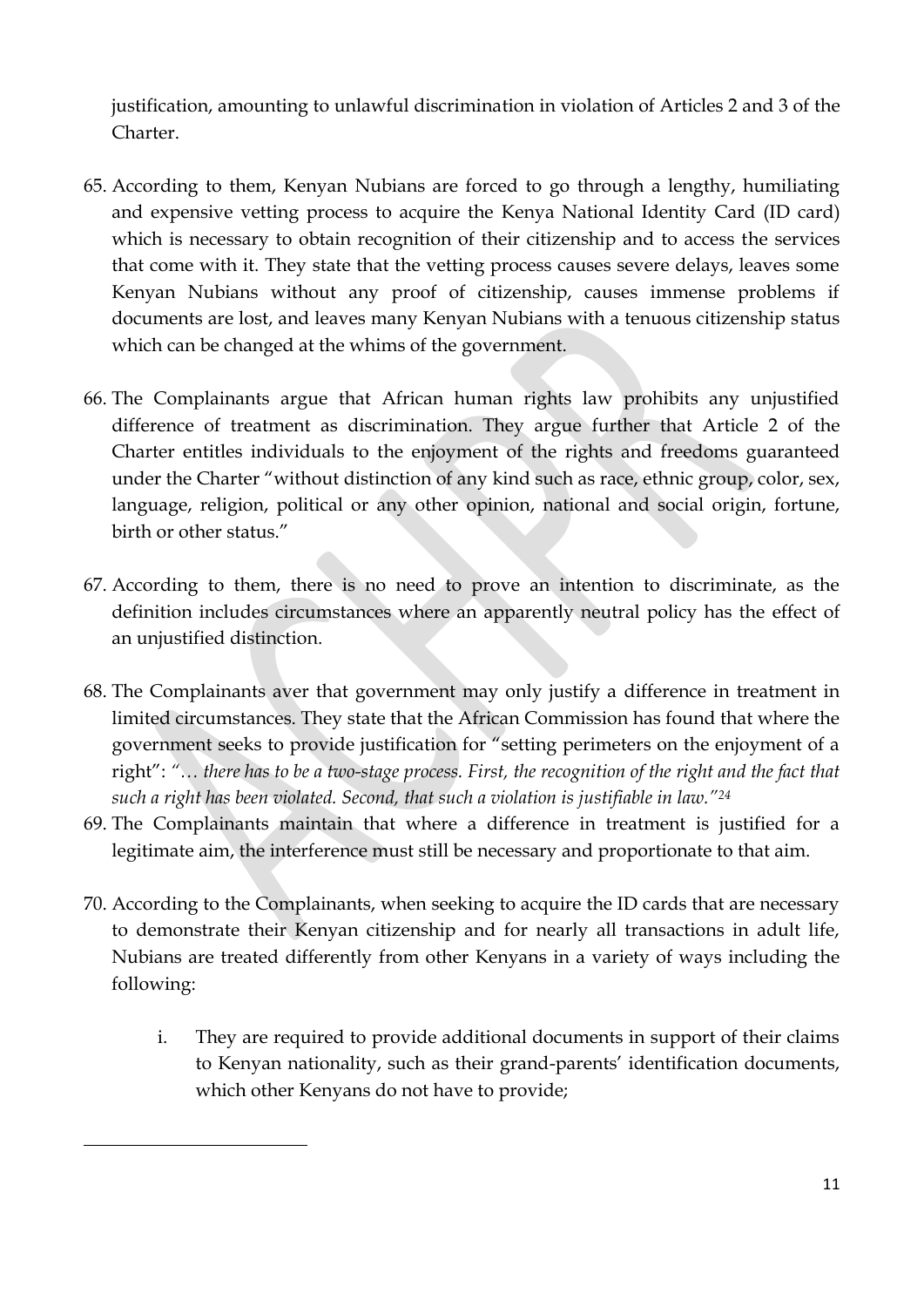- ii. Unlike other Kenyans, they must be questioned by the "vetting committee" and given their approval;
- iii. Unlike other Kenyans, they must visit the Magistrates' Court in order to swear an affidavit in support of their claim;
- iv. Unlike other Kenyans, they must pay a fee to the Court.
- 71. The Complainants submit that Nubians are treated differently on account of their ethnic and religious origins, which are impermissible grounds under Article 2 of the African Charter. They point out that only two other communities are subjected to vetting in order to obtain ID cards, namely Kenyan Somalis and Kenyan Arabs. They point out further that unlike Kenyan Nubians, these latter communities are both border Communities whose only similarity with the Nubians is their religion.
- 72. They maintain that far from being accorded special consideration, Kenyan Nubians have been systematically singled out for differential treatment, with the consequence of further entrenching discriminatory attitudes towards the community.
- 73. Kenyan Nubians according to the Complainants have established a *prima facie* case that they are treated differently because of their ethnicity and religion and that the burden of proof is on the Respondent State to provide an objective and reasonable justification for their differential treatment. They aver that International law makes clear that in cases of discrimination, once an applicant has established a difference in treatment, the burden is on the respondent government to prove that it was objectively justified, and that in the absence of a racially neutral explanation, it is legitimate to conclude that the difference in treatment is based on racial grounds.

# **Alleged Violation of Article 5 of the Charter**

- 74. The Complainants submit that the restrictions imposed on Kenyan Nubians through the vetting process, excessive delays and other procedural obstacles in securing the ID card that is necessary to obtain recognition of their Kenyan citizenship, amount to an arbitrary deprivation of the right to effective nationality, preventing recognition of their legal status in violation of Article 5 of the Charter.
- 75. Kenyan Nubians, according to them have a right to nationality under international law, which governs the actions of the Kenyan government, and which is supported by the genuine and effective link that Nubians have developed with Kenya over many generations. They claim that they may not be arbitrarily deprived of that nationality,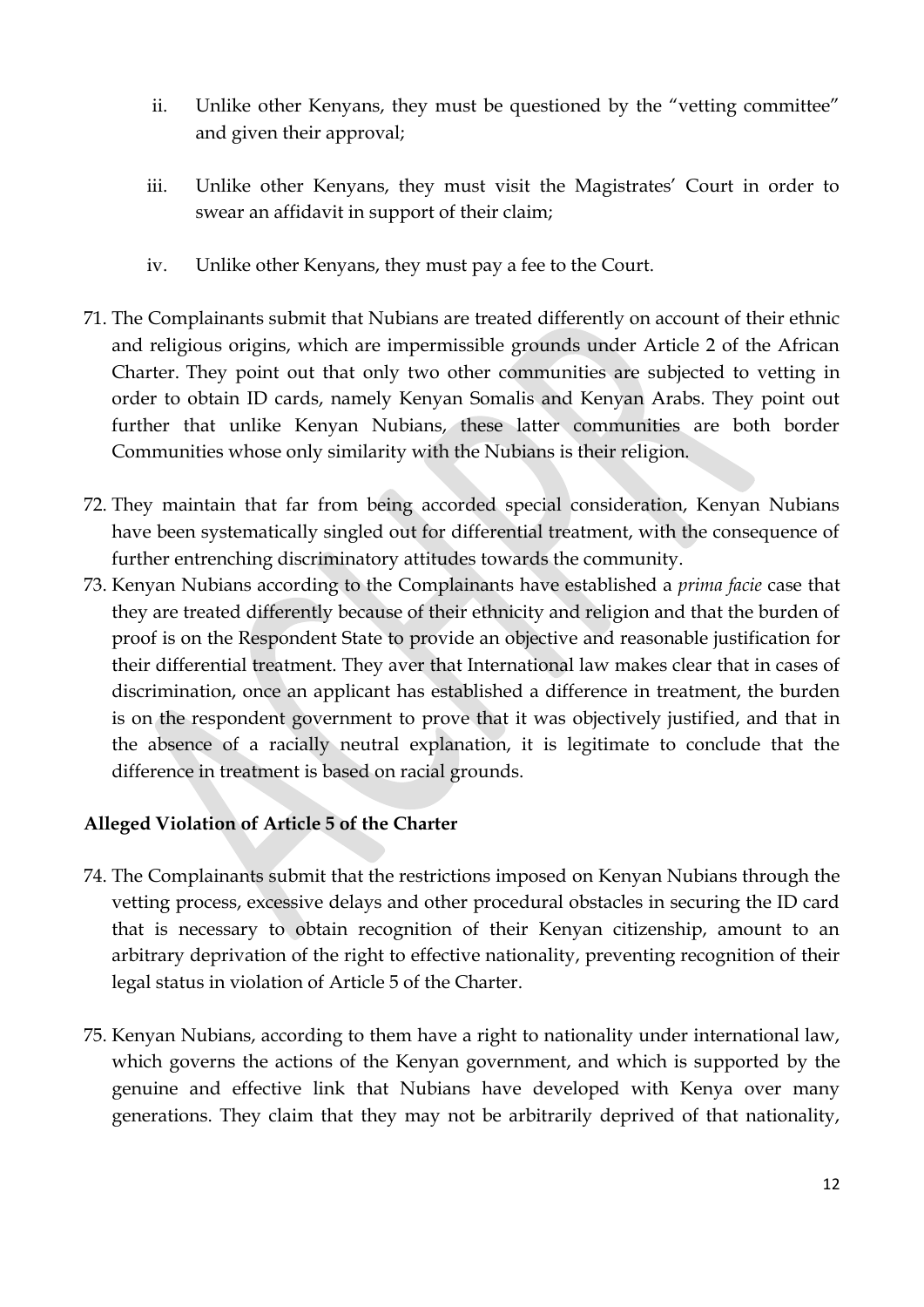which in effect means that there must be a fair process that is in accordance with international law with respect to any proposed modification of their nationality status.

- 76. The Complainants maintain that the right to nationality is no longer the sole prerogative of the State. That the Respondent State is bound by limitations imposed by human rights standards within international law. They claim that international law's scope to limit state sovereignty in the regulation of citizenship was first established by the Permanent Court of International Justice (PCIJ) in 1923, ruling that the question of whether a certain matter is or is not solely within the domestic jurisdiction of a State is an essentially relevant question; it depends on the development of international relations.
- 77. They aver that the arbitrary deprivation of effective nationality faced by Kenyan Nubians fails to recognize their genuine and effective link to Kenya, as well as their lack of a connection to any other country. They argue that the importance of an individual's links to a country in determining citizenship related rights was first articulated by the International Court of Justice in the *Nottebohm case* in which the Court set forth some of the factual ties that give rise to a "genuine and effective link," including: "habitual residence of the individual concerned… the centre of his interests, his family ties, his participation in public life, attachment shown by him for a given country and inculcated into his children, etc.<sup>25</sup>
- 78. They argue that Kenyan Nubians have lived in Kenya for over a century. For several generations, Kenya has constituted their sole country of habitual residence, in which all family and community ties have been rooted. As a community, Kenyan Nubians have thus lost all political, economic and social ties with Sudan, along with any viable claim of return to that country. They maintain that Kenya is the only country that Nubian elders, adults or their children have ever known.<sup>26</sup>
- 79. The Complainants claim that lack of an alternative citizenship is also a relevant consideration. The Commission, they aver, has rejected arguments made by the State that individuals might have citizenship in third countries as they were not supported by evidence. The Commission found that the absence of an alternative citizenship raised a

1

<sup>25</sup> *Nottebohm case (Liechtenstein v Guatemala), second phase*, Judgment of 6 April 1995, ICJ Reports 1955

<sup>26</sup> Exhibit 37: Letter from District Commissioner of Nairobi to the Provincial Commissioner, 27 April 1931; Exhibit 42: Letter addressed to the Honorary Chief Commissioner of Nairobi, 1 September 1950; Exhibit 55: Korir A. Singo'ei and Adam H. Adam in conjunction with the Kenyan Nubian Council of Elders, *Cover Racism. The Kibera clashes: An Audit of Political Manipulation of Citizenship in Kenya And 100 years of Nubians' Landlessness*", 2002, at p. 18.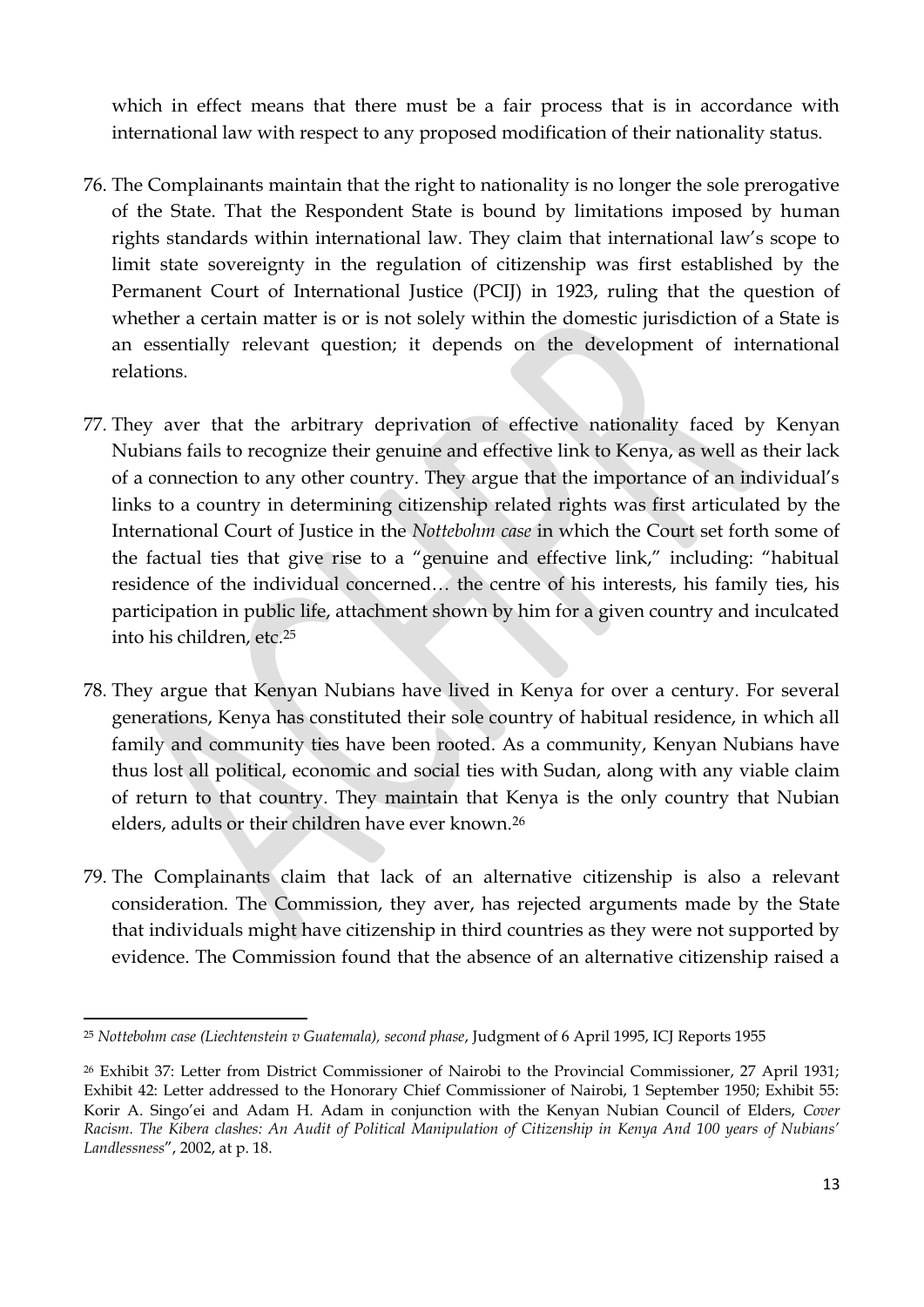violation of Articles 3(2) and 5 of the Charter.<sup>27</sup> On that basis, the Kenyan authorities' rejection of the claim to nationality of Kenyan Nubians arriving in the 1940s, as well as the continued uncertain citizenship status of all Nubians, is both unjustified and arbitrary in light of their "genuine and effective link" to Kenya, as well as their lack of any other citizenship.<sup>28</sup>

- 80. They argue that by requiring Kenyan Nubians to go through the vetting process, delaying citizenship for many and denying it for some, Kenyan Nubians are arbitrarily deprived of the effective enjoyment of their nationality. The deprivation is arbitrary because it is discriminatory; it fails to respect due process guarantees of certainty, foreseeability, and judicial review; it violates the obligation to promote and protect minorities; and it leaves many Kenyan Nubians effectively stateless.
- 81. The Complainants assert that as a result of the vetting process, many Kenyan Nubians do not receive their ID card and are left essentially stateless, in violation of international law. They state that Nubians today still have a tenuous citizenship status, and unlike other Kenyans are required to go through the vetting process to obtain proof of their Kenyan nationality. They claim that the uncertainty brought about by the vagaries of the vetting process means that many Nubians are deprived of effective citizenship. They further claim that Nubians have no legitimate expectation that they will be given the documents needed to obtain recognition and access the rights that citizenship brings. The many Nubians who do not receive ID cards, and those who lose documents and as a result are not able to prove their citizenship, are effectively stateless.

# **Alleged Violation of Article 14**

- 82. The Complainants submit that Kibera has become the ancestral homeland for Nubians in Kenya; the place where they have buried their dead for generations. Their situation is unique, as unlike other tribes who live in Kibera, they have no other homeland in Kenya to go to. They argue that International law requires that the property rights of the Kenyan Nubians are respected such that they have security of tenure.
- 83. They aver that Nubians were settled in Kibera in the early 1900s but were considered Sudanese by the British colonial administration. Upon independence, successive governments maintained that they were aliens and refused to accept their property rights in Kibera, forcibly evicting them from their homes. Successive administrations

<sup>1</sup> <sup>27</sup> Ibid.

<sup>28</sup> *Modise v. Botswana*, see note 123 above, at para. 86.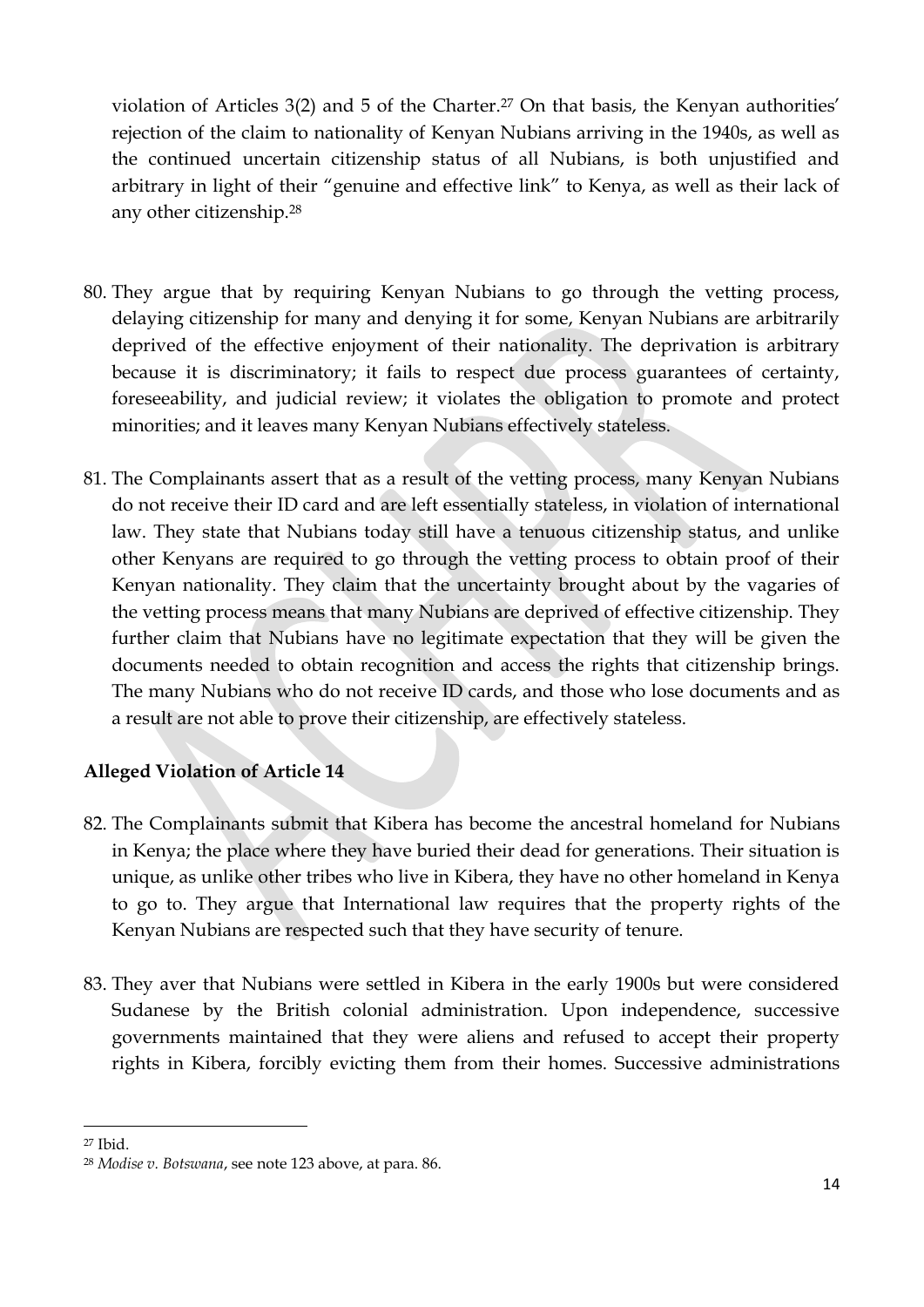insisted that Kibera was government land, and refused to provide any domestic utilities or public services, leaving the Kenyan Nubians to live in an enclave of poverty.

- 84. They argue that the refusal to recognise the property rights of Kenyan Nubians arises from the historical refusal to accept Nubians' citizenship and their ongoing tenuous citizenship status. Thus, Nubians' lack of any ancestral homeland in Kenya is often invoked by officials as one of the reasons for which Kenyan citizenship cannot be granted to them.<sup>29</sup> The link between denial of property rights and deprivation of nationality is further underscored by successive governments maintaining that Kibera is government land.<sup>30</sup> This position has resulted in routine forced evictions through the decades, and a deliberate failure to provide security of tenure to "squatters" inhabiting Kibera, a failure which has relegated Kenyan Nubians to a precarious existence.
- 85. The Complainants aver that the Kenyan Nubians seek recognition of their collective property rights in Kibera in order to protect themselves against further forced evictions and encroachments, which threaten their cultural survival, and on the basis that, without a homeland in Kenya, the Nubian community effectively does not exist.
- 86. They claim that Kenyan Nubians of Kibera have the right under Article 14 of the Charter to legal protection for the property where they have lived for generations, and with which they have developed a profound and all-encompassing relationship as their ancestral home. However, as a result of the historical injustice whereby they were regarded as aliens and due to which they still have a tenuous citizenship status, the Government does not recognize their property rights.
- 87. The Complainants point out that the Commission recognizes land as property for the purposes of Article 14 of the Charter.<sup>31</sup> The right to property includes the right to have access to one's property and not to have one's property invaded or encroached

<sup>1</sup> <sup>29</sup> Exhibit 23: Affidavit of Mohammed Gore, at para. 27; Exhibit 8: Affidavit of Ali Hussein Mursall, at

para. 19.

<sup>30</sup> Exhibit 13: Affidavit of Ibrahim Athman Said, at para. 11: "[i]n 2001 there was a fundraising event in Kibera when former President Moi and the Member of Parliament for the area declared the area is government land and consequently Nubians who had rented houses in the area had no right to collect rent from those tenants." Exhibit 46: Letter from the Officer in Charge of the Extra Provincial District of Nairobi to the Advocates S.R. Kapila and Kapila 19 November 1956; Exhibit 36: Letter from the Secretariat Nairobi to the Assistant Commandant of King's African Rifles, 7 June 1919; Exhibit 44: Notes on a Preliminary Survey of the Proposal to Reconstitute the Kibera Africa Settlement Area, 18 May 1955; Exhibit 37: Letter from District Commissioner of Nairobi to the Provincial Commissioner, 27 April 1931.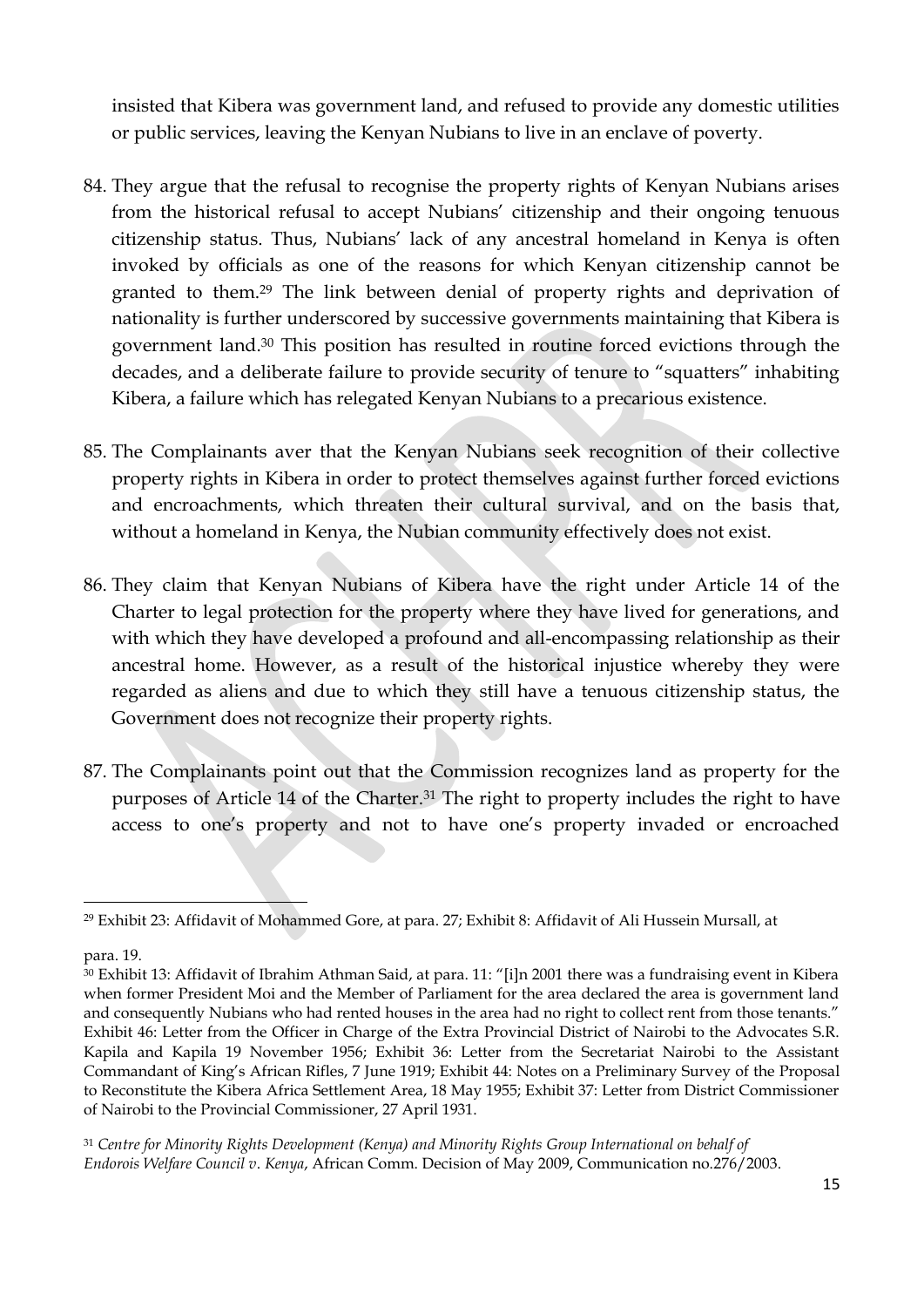upon.32The Commission has also recognized that "owners have the right to undisturbed possession, use and control of their property however they deem fit".

- 88. The Complainants argue that Governments may only encroach upon the Article 14 rights of individuals if it is in the interest of public need or in the general interest of the community, and if the encroachment is proportionate. They state that there is no general interest in maintaining the Kenyan Nubians in their precarious state, at permanent risk of widespread forced evictions, which amount to a gross violation of human rights. Article 14 of the Charter establishes that an encroachment upon property will constitute a violation of the Charter unless it is shown that it is in the interest of public need or in the general interest of the community and in accordance with the provisions of appropriate laws.
- 89. They state that the African Commission has established that the justification of limitations on rights, such as those allowed under Article 14, "must be strictly proportionate with, and absolutely necessary for, the advantages which follow".<sup>33</sup> The Commission has further emphasized that any limitations should be the least restrictive measures possible.<sup>34</sup>
- 90. They outline a summary of encroachments upon Kibera, as follows:
	- i. Over the years, the 4,197 acres originally allocated to the Nubians has been reduced to 400 acres by government sales of land for developments.
	- ii. With each new government concession granted to non-Nubians, the Nubian community has had to live in less space, such that they could no longer keep animals or farm, threatening their food security.
	- iii. Recent government slum upgrading has further reduced the size of Kibera, but Kenyan Nubians who lived in those areas were generally not considered for occupancy of the new houses.

1

*Nigeria*, (Ogoni Case), African Comm. Decision of October 2001, Comm. no.155/96 (2001), at para. 54.

<sup>32</sup> *The Social and Economic Rights Action Center and the Center for Economic and Social Rights v.*

<sup>33</sup> *Constitutional Rights Project, Civil Liberties Organisation and Media Rights Agenda v. Nigeria*, African Commission on Human and Peoples' Rights Decision of 15 November 1999, Comm. Nos. 140/94, 141/94, 145/95, (1999), at para. 42.

<sup>&</sup>lt;sup>34</sup> Centre for Minority Rights Development (Kenya) and Minority Rights Group International on behalf of Endorois Welfare Council v. Kenya.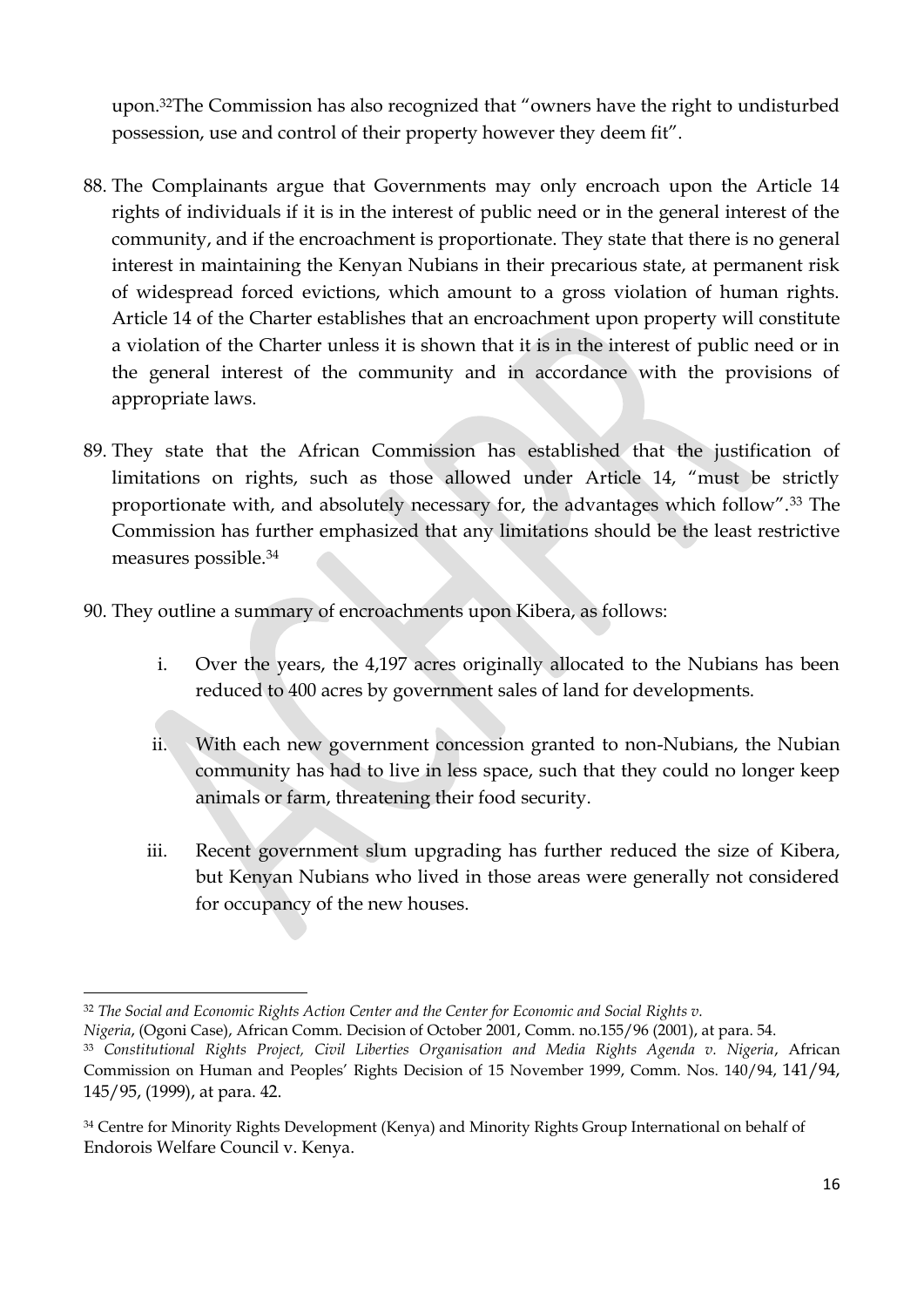- iv. No notice was given of government-sponsored evictions, which were carried out using force and with the assistance of the police.
- v. No provision was made for alternative housing.
- vi. No compensation was provided to those who were displaced.
- vii. Nubians only secured property titles by the intervention of non-Nubians.
- 91. The Complainants state that the African Commission has found that the expropriation of the land of a particular ethnic group as part of a program aimed at forcing them out of the country amounted to a violation of Article 14.<sup>35</sup> They argue that the Commission has also drawn inspiration from the definition of the term used by the United Nations Committee on Economic, Social and Cultural Rights, which defines the term as "the permanent removal against their will of individuals, families and/or communities from the homes and/or lands which they occupy, without the provision of, and access to, appropriate forms of legal or other protection."<sup>36</sup> The Commission has found that: "Forced evictions, by their very definition, cannot be deemed to satisfy Article 14 of the Charter's test of being done 'in accordance with the law'. This provision must mean, at the minimum, that both Kenyan law and the relevant provisions of international law were respected."<sup>37</sup>
- 92. The Complainants argue that any encroachment upon property rights must be carried out in accordance with "appropriate laws" in order to avoid a violation of Article 14, which includes domestic and international law. The forced evictions of the Kenyan Nubians from Kibera have not been in accordance with law because (a) the failure to recognize the Nubians' ancestral claim to Kibera violates international law; (b) the requirements for due process have not been respected; (c) no provision for alternative housing has been provided or compensation paid and (d) the forced evictions are discriminatory.

### **Consequential violations**

1

93. The Complainants submit that the discrimination to which Kenya Nubians are subjected also result to the violation of their rights to equal access to education, Art 17 (1), denial

<sup>35</sup> *Malawi African Association and Others v. Mauritania,*

<sup>36</sup> *The Social and Economic Rights Action Center and the Center for Economic and Social Rights v. Nigeria*, (Ogoni Case).

<sup>&</sup>lt;sup>37</sup> Centre for Minority Rights Development (Kenya) and Minority Rights Group International on behalf of Endorois Welfare Council v. Kenya.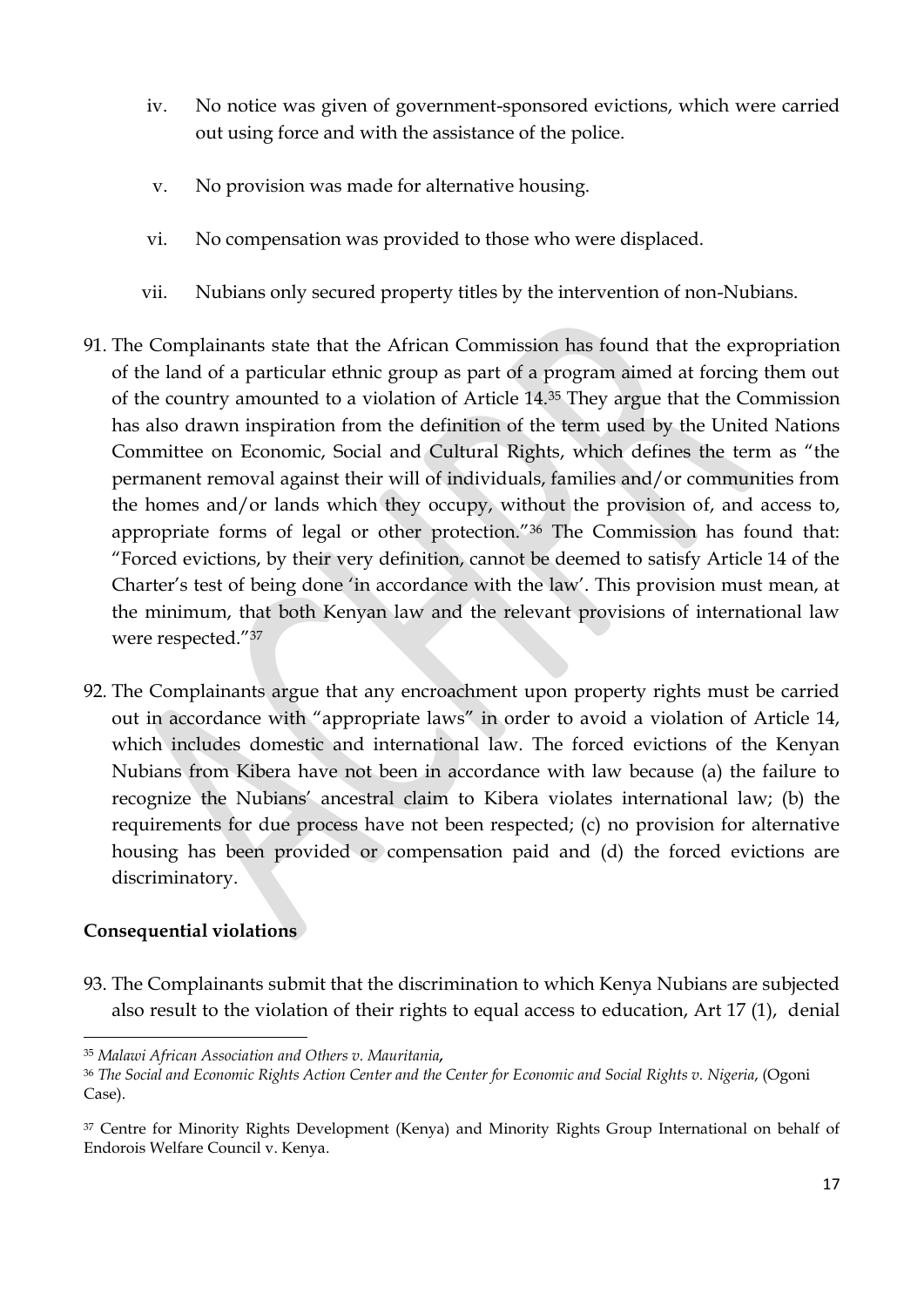of equal access to effective health care, Art 16, denial of equal access to work, Article 15 and denial of freedom of movement: Article 12

# **Alleged Violation of Article 1**

- 94. The Complainants argue that the Kenyan Government's failure to give effect to the rights raised in this Communication violates Article 1 of the Charter. They further argue that the right not to be discriminated against in access to nationality; the prohibition against statelessness; the respect for property rights; and the rights relating to all consequential violations arising in the present application must be protected effectively in practice as well as in theory.
- 95. The Complainants argue that under the African Charter, such obligations come within the duty to respect, protect, promote and fulfill rights under that instrument.

### **Respondent State's Submission on the Merits**

96. In its submissions on admissibility, the Respondent State also addressed the initial issues raised by the Complainants on the Merits. It did not however make any specific observations on the Complainants' submissions on the Merits of the Communication despite being given the opportunity to do so on several occasions.

### **Alleged violation of Article 2**

- 97. The Respondent State submits that it guarantees to all persons within its territory the right to non-discrimination on any ground including race, sex, color, language, religion, etc. It recalls that the right to non-discrimination on is enshrined in Section 70 of the Constitution of Kenya ((1963), which guarantees the enjoyment of fundamental rights and freedoms to all in Kenya, without distinction.
- 98. The Respondent State denies the allegation that the Nubians are discriminated against in the acquisition of citizenship rights on the basis of their affiliation to the Nubian Community. It states that the Kenyan Constitution does not provide for acquisition of Kenyan citizenship to communities, tribes, clans or groups of people but only to individuals. Any claim to citizenship must be examined on a case by case basis. It points out that this position is legally sound considering that a majority of Communities in Kenya, including the Nubian Community, have their counterparts in the neighboring countries such as Uganda and Sudan and a blanket qualification would precipitate the influx of the community into the country.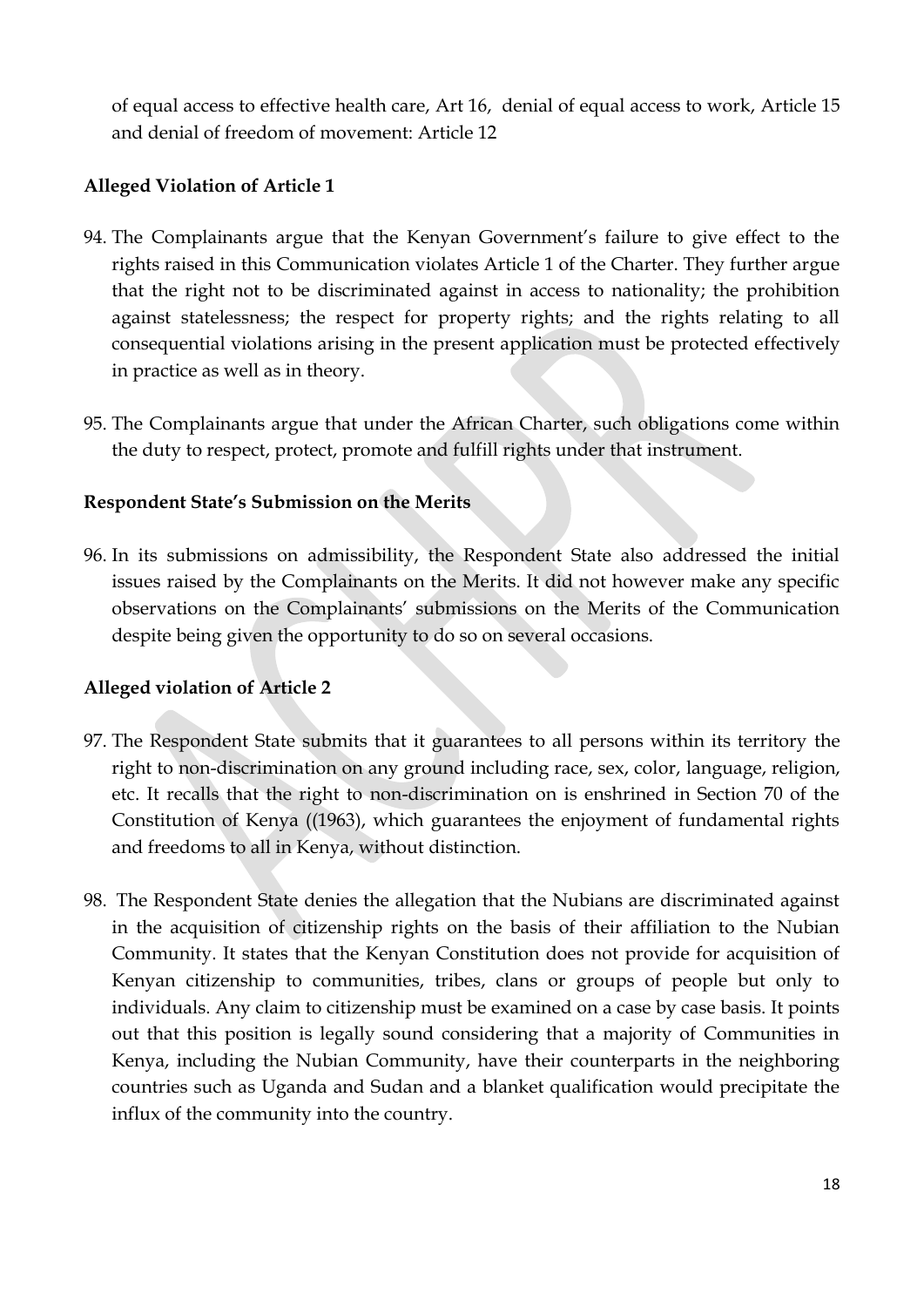- 99. The Respondent State points out further that a person from the Nubian Community may not be a Kenyan citizen on the strength of that connection but an individual person who is from the Nubian community may be a citizen of Kenya under the provisions of the Constitution and the Kenya Citizenship Act, Cap 170 of the Laws of Kenya.
- 100. The Respondent State submits that as a general rule under Section 84 of the Kenyan Constitution, the prohibition of discrimination shall not extend to distinctions, exclusions, restrictions or preferences made by State Parties between citizens and noncitizens provided that such provisions do not discriminate against any particular nationality. It submits further that, non-indigenous Kenyan communities that do not qualify for automatic citizenship by birth fall under this provision and in considering whether people who fall under this category warrant the grant of Kenyan citizenship, the National Registration Bureau in Kenya, has put in place varied vetting procedures.
- 101. According to the Respondent State, members of African, Arab and European descent are subjected to the same vetting process as those of the Nubian Community where they are required to provide birth certificates of their parents and those of their grandparents to ascertain their suitability for Kenyan citizenship. The Communities that live along the border such as the Taita, Maasai, Somali, Luhya, and some coastal Communities are also subjected to similar vetting processes.

- 102. The Respondent State submits that in order to protect the dignity of everyone in its territory, the Constitution of Kenya provides that no person shall be subjected to torture or to inhuman or degrading punishment or treatment. Slavery, forced labor and corporal punishment are equally prohibited. The Respondent State outlines reforms it has undertaken in the prison sector and the rules that protect the integrity of detainees.
- 103. It avers that Kenya enacted The Statute Law (Repeals and Miscellaneous Amendment), Act, 1997, which expressly prohibits torture being used by the police to extract information/evidence. The Respondent State points out that the efforts of the Government to combat torture and other cruel, inhuman or degrading treatment or punishment have been supplemented by civil society organizations working in Kenya. It points out further that Kenya laws, whether statutory or administrative, are not discriminative but apply to all without distinction.

# **Alleged violation of Article 12**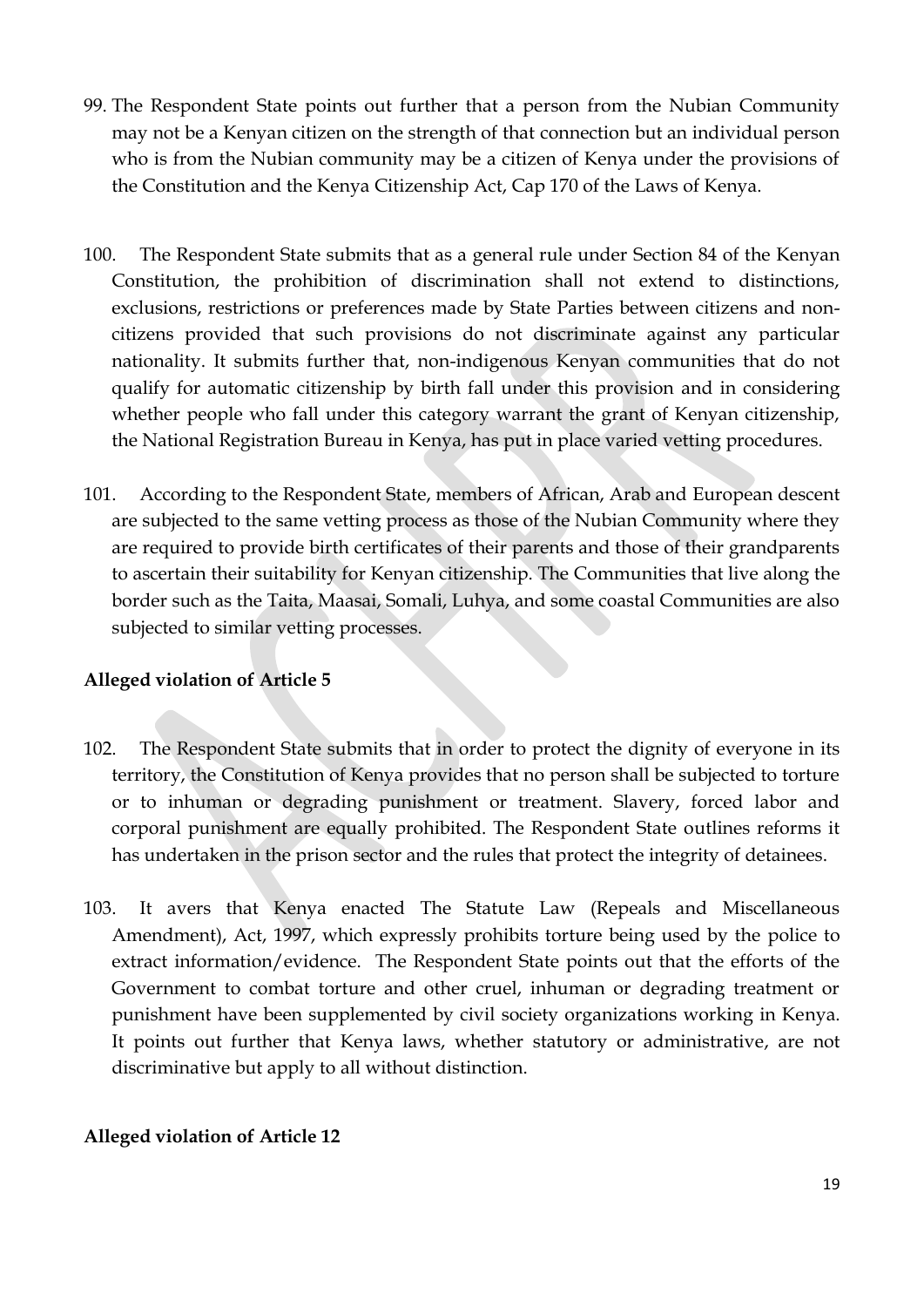- 104. The Respondent State submits that the Kenyan Constitution deals with protection of freedom of movement and provides that no citizen of Kenya shall be deprived of his freedom of movement, the right to reside in any part of Kenya, to leave Kenya and immunity from expulsion from Kenya. This freedom may only be restricted in the interest of defence, public safety, order, morality and public health or in the enforcement of a court order.
- 105. It states that the right to freedom of movement applies to Kenyans and foreign nationals alike, so long as they are in the country lawfully. The Respondent State avers that members of the Nubian community who have successfully applied for Kenyan citizenship enjoy freedom of movement within Kenya in the same way as all other Kenyans following the issuance of National Identity Cards to them. It also avers that members of the Nubian community, who fall within the category of aliens, enjoy equal rights as any other legal aliens without any discrimination whatsoever.
- 106. The Respondent State argues that it is not proper for the Complainants to allege a violation of Article 12 of the Charter if they have not sought the procedures to acquire citizenship. The Respondent State maintains that Article 12 of the Charter allows states to discriminate vis a vis the movement of foreign persons to curb insecurity. The Kenyan Government as part of exercising territorial sovereignty within the meaning of customary international law has every right to determine its internal issues especially when it comes to minimizing insecurity.

107. According to the Respondent State, Section 75 of the Constitution guarantees the right to protection from deprivation of property and provides that an individual may not be deprived of their property unless by law and when the state may compulsorily acquire property for public purposes by compensating the person deprived of the property. It maintains that members of the Nubian community are not exempted from enjoying this right as is reflected by a number of them who have titles to land as proof of ownership of property and security of tenure.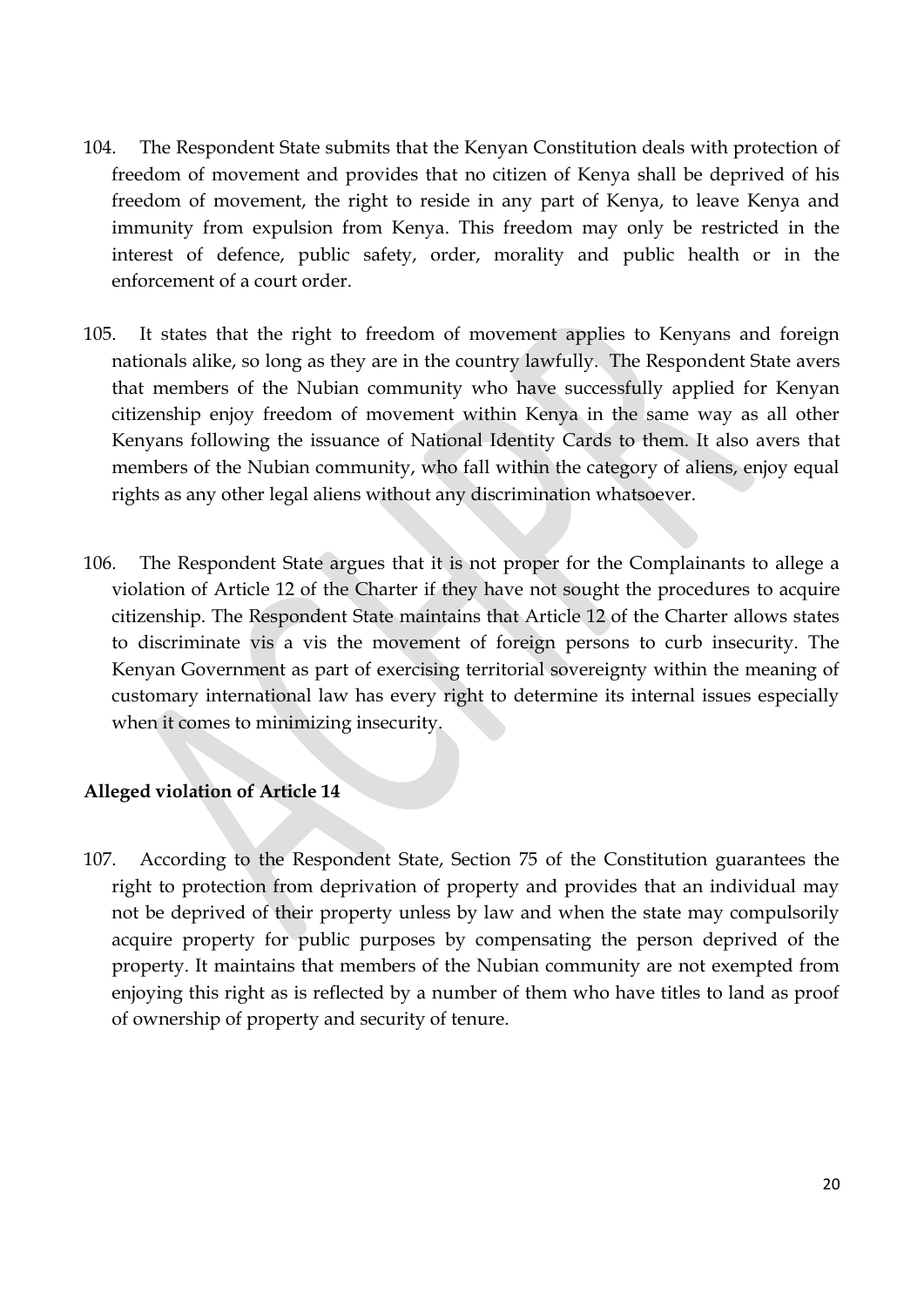108. The Respondent State outlines various policies and programs aimed at creating jobs in both the formal and informal sectors in Kenya. It also outlines legislative measures aimed at promoting an enabling environment for business and industrial development. The Respondent State points out that it has various ILO conventions and enacted domestic legislation which guarantee just and favorable conditions of work. In the Respondent State's view, only the registration of an individual as a Kenyan citizen guarantees to them the right to work in any part of the country without any restrictions; a guarantee which it says extends to the Nubians.

#### **Alleged Violation of Article 16**

109. The Respondent State outlines various programs and mechanisms which it has put in place to ensure better and affordable healthcare for all Kenyans. These include access to free malaria treatment; the supply of free mosquito nets; access to free anti-retroviral treatment; the construction of new dispensaries and health clinics etc. It avers that these health benefits are available to all persons living in Kenya without distinction and denies the allegation that it has infringed the right of Nubians to access quality healthcare.

#### **Alleged violation of Article 17**

110. The Respondent State brings to the attention of the Commission various legislative and administrative measures adopted to give effect to the right to education. It points out that free and compulsory primary education has been offered in Kenya since 2003 and has at the time to Communication was submitted, benefitted about 7.6 million children. The Respondent State points out further that these benefits accrue to all children without distinction, contrary to the Complainant's allegations.

# **Amicus submission of the Allard K Lowenstein International Human Rights Clinic, Yale School of Law**

111. The Allard K. Lowenstein International Human Rights Clinic (hereinafter the Clinic) is a Yale Law School course that gives students first-hand experience in human rights advocacy and it has an interest in ensuring respect for the right of all people to a nationality and not to be stateless. The Clinic is particularly concerned that the deprivation of these rights is likely to undermine protection of the most fundamental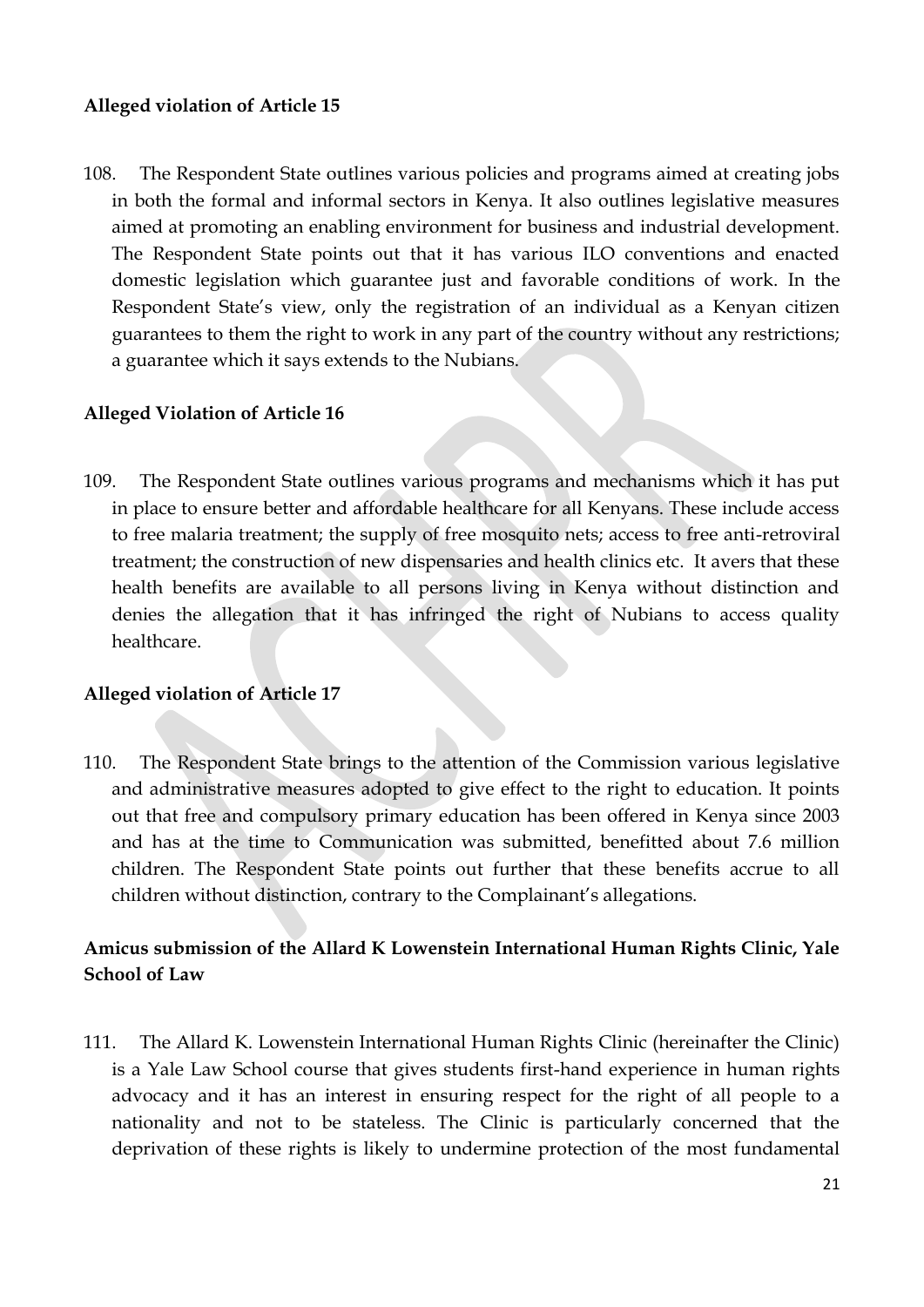rights enshrined in international human rights conventions, including the African Charter.

- 112. In its submission, the Clinic examines the importance and the protection of the right to nationality under international law, emphasizing the necessity for States to prevent statelessness within their borders. It submits that although the right to a nationality is not explicitly guaranteed in the African Charter, the Commission has recognized the critical role of this right in the protection of other fundamental human rights and the clinic urges that the Commission should find that there is an implicit right to nationality in the Charter.
- 113. Even if the right to nationality is not found to be implicit in the Charter, the Clinic submits that treaty and customary international law prohibits the denial of nationality on arbitrary or discriminatory grounds. It further outlines international and regional instruments which recognize the right to nationality, jurisprudence of various human rights jurisdictions on the right as well Declarations and Resolutions of various United Nations bodies.38In addition to a general right to a nationality, the Clinic also emphasizes on the position of international law on the right of children to a nationality because of the vulnerability of children without a nationality.
- 114. According to the Clinic, there is an obligation on states to grant their nationality to any person in their jurisdiction who would otherwise be stateless. Statelessness heightens the vulnerability of individuals and infringes on their ability to enjoy a broad spectrum of other rights. The international prohibition against statelessness extends not only to those who are *de jure* stateless, but also to those who are *de facto* stateless. An individual without a nationality is denied many of the domestic protections afforded to nationals as affirmed by the Commission in **Modise v Botswana.**
- 115. Given the critical role that the right to a nationality plays in protecting other rights explicitly guaranteed by the African Charter, the Clinic urges the Commission to affirm and protect the right to a nationality by finding it to be implicit in the African Charter. According to the Clinic, the right to nationality is essential for guaranteeing other rights protected in the Charter, such as the right to freedom of movement, the right to equality before the law and equal protection of the law, the right to the recognition of one's legal status, the right to participate in public affairs, the right to work, the right to education and the right to be equal with all other peoples.

<sup>38</sup> The following international and regional conventions for example protect the right to nationality: Article 15 of the Universal Declaration of Human Rights; Article 5 (d) (iii) of the International Covenant in the Elimination of All Forms of Racial Discrimination; the Convention on the Reduction of Statelessness; the American Convention of Human Rights and the European Convention on Nationality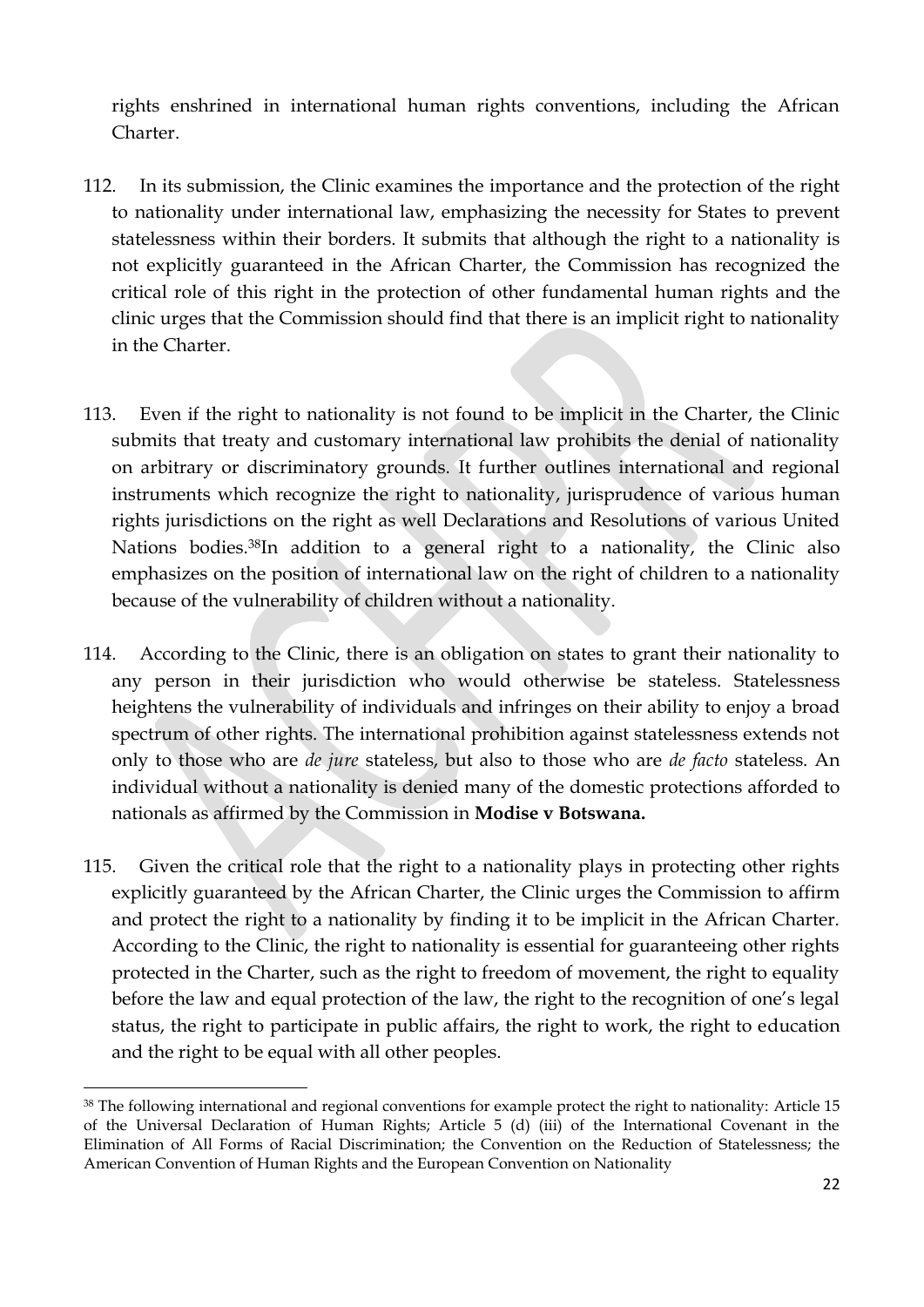- 116. The Clinic submits further that whether or not the Commission chooses to affirm that the right to nationality is implicit in the Charter, it is clear that states may not discriminate in law or in practice when providing people with or depriving them of nationality. According to the Clinic, requiring individuals of particular ethnic or national origins to meet different, more burdensome requirements than others in order to establish their nationality or to obtain birth certificates has been found to violate the prohibition against arbitrary and discriminatory treatment. It points out that States, have a *jus cogens* obligation, as well as international treaty obligations, to ensure that individuals are not denied nationality on arbitrary or discriminatory grounds. Even though a state's laws on their face may provide individuals with an equal right to nationality, enforcing these laws in an arbitrary or discriminatory way violates this international prohibition.
- 117. The Clinic concludes by submitting that if the facts in the present Communication are proven, the Commission should find that the Kenyan government has deprived the Nubians of their implied right to a nationality or find that Kenya employs discriminatory administrative practices that deny the Nubian people effective nationality and render them stateless.

#### **The Commission's Assessment on the Merits**

- 118. The Commission is called upon to determine whether the actions of the Kenyan Government in allegedly requiring Nubians to go through a lengthy vetting procedure before being issued with identity documents as well as the alleged encroachments on their land are contrary to the various provisions of the African Charter. The Commission is also called upon to determine whether there are other violations consequent upon the Respondent State's alleged discriminatory practices in the issuance of identity documents.
- 119. Although the Complainants outline several Articles of the Charter which they allege have been violated by the Respondent State, the Commission considers, taking into consideration the facts of the case and the arguments of the parties that the contentions properly fall within the confines of Articles 1, 2 and 3 (read together), 5, and 14 of the Charter. The Commission's assessment of the alleged consequential violations will be dependent on a finding of violation of Articles 2 and 5 of the Charter.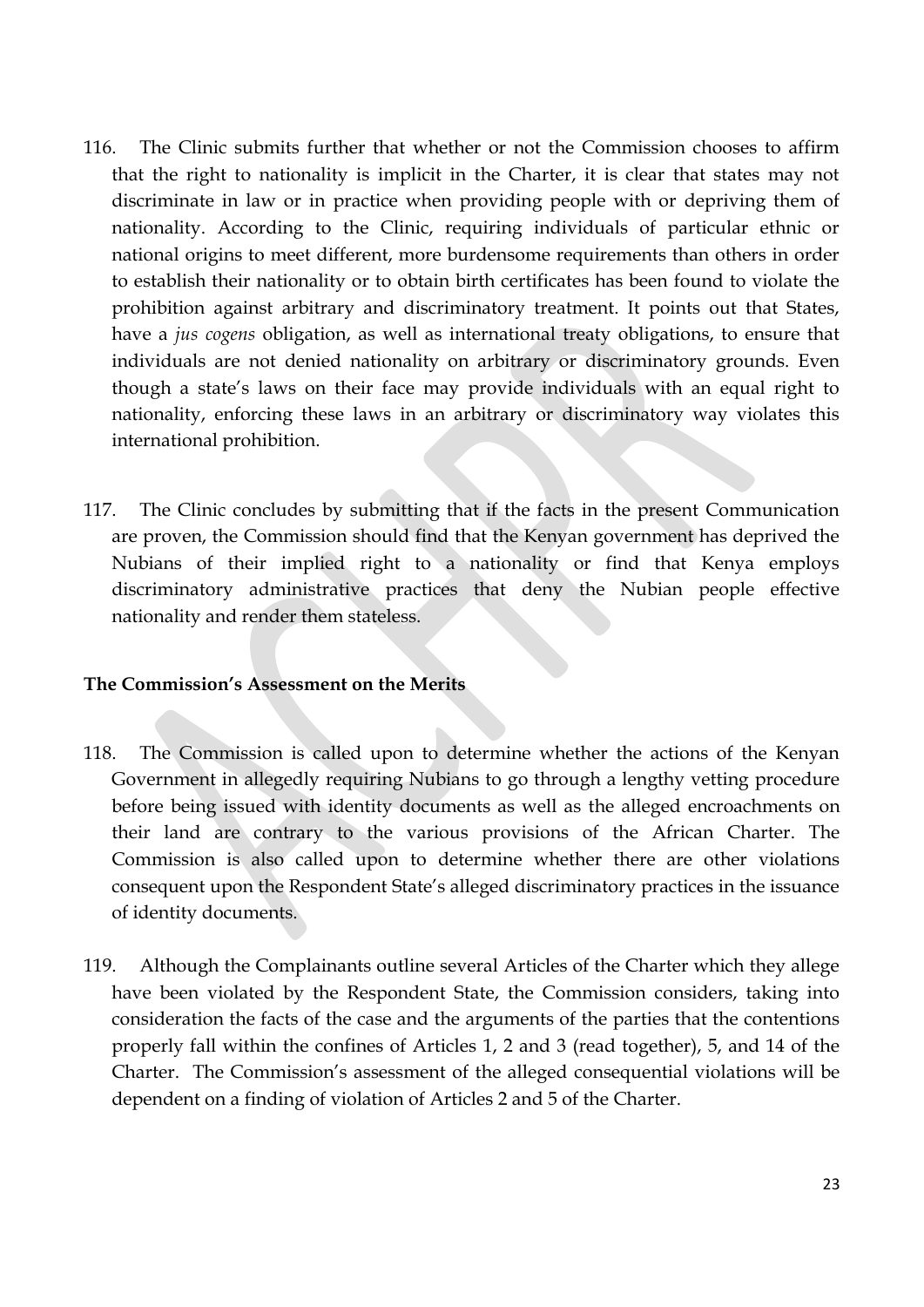120. The Commission notes from the onset that the Respondent State has not made any specific observations on the Complainants' submissions on the Merits despite being given ample opportunity to do so in accordance with the Commission's Rules. In the absence of any specific observation, the Commission has relied on the Respondent State's initial submissions on the Admissibility which also addressed issues raised by the Complainants on the Merits of the Communication.

# **Alleged violation of Article 2 & 3**

121. Article 2 of the Charter establishes that:

*Every individual shall be entitled to the enjoyment of the rights and freedoms recognised and guaranteed in the present Charter without distinction of any kind such as race, ethnic group, colour, sex, language, religion, political or any other opinion, national and social origin, fortune, birth or any other status.* 

122. Article 3 stipulates that:

1

- *1. Every individual shall be equal before the law.*
- *2. Every individual shall be entitled to equal protection of the law.*
- 123. The Commission observes that Articles 2 and 3 of the Charter establish what is generally known as the right to equality and non-discrimination. While the right to equality and equal protection of the law is a substantive right, non-discrimination is a general principle which permeates the enjoyment of all rights guaranteed in the Charter. The principle of equality and non-discrimination is fundamental for the safeguard of human rights and is enshrined in all major international and regional human rights instruments.<sup>39</sup>
- 124. The principle of equality and non-discrimination is fundamental for the safeguard of human rights in both international and national law. States are therefore under an obligation to combat discrimination both in law and in practice.<sup>40</sup>

<sup>39</sup> See for example Article 2 of the Universal Declaration of Human Rights, Article 2 (1) of the International Covenant on Civil and Political Rights, Article 2 (2) of the International Covenant on Economic, Social and Cultural Rights, Article 1 (1) of the American Convention of Human Rights, Article 14 of the European Convention on Human Rights and Fundamental Freedoms, Article 3 of the African Charter on the Rights and Welfare of the Child etc.

<sup>40</sup> See Human Rights Committee, General Comment 18, Non-discrimination (Thirty-seventh session, 1989), Compilation of General Comments and General Recommendations Adopted by Human Rights Treaty Bodies, U.N. Doc. HRIGEN1Rev.1 at 26 (1994), para 1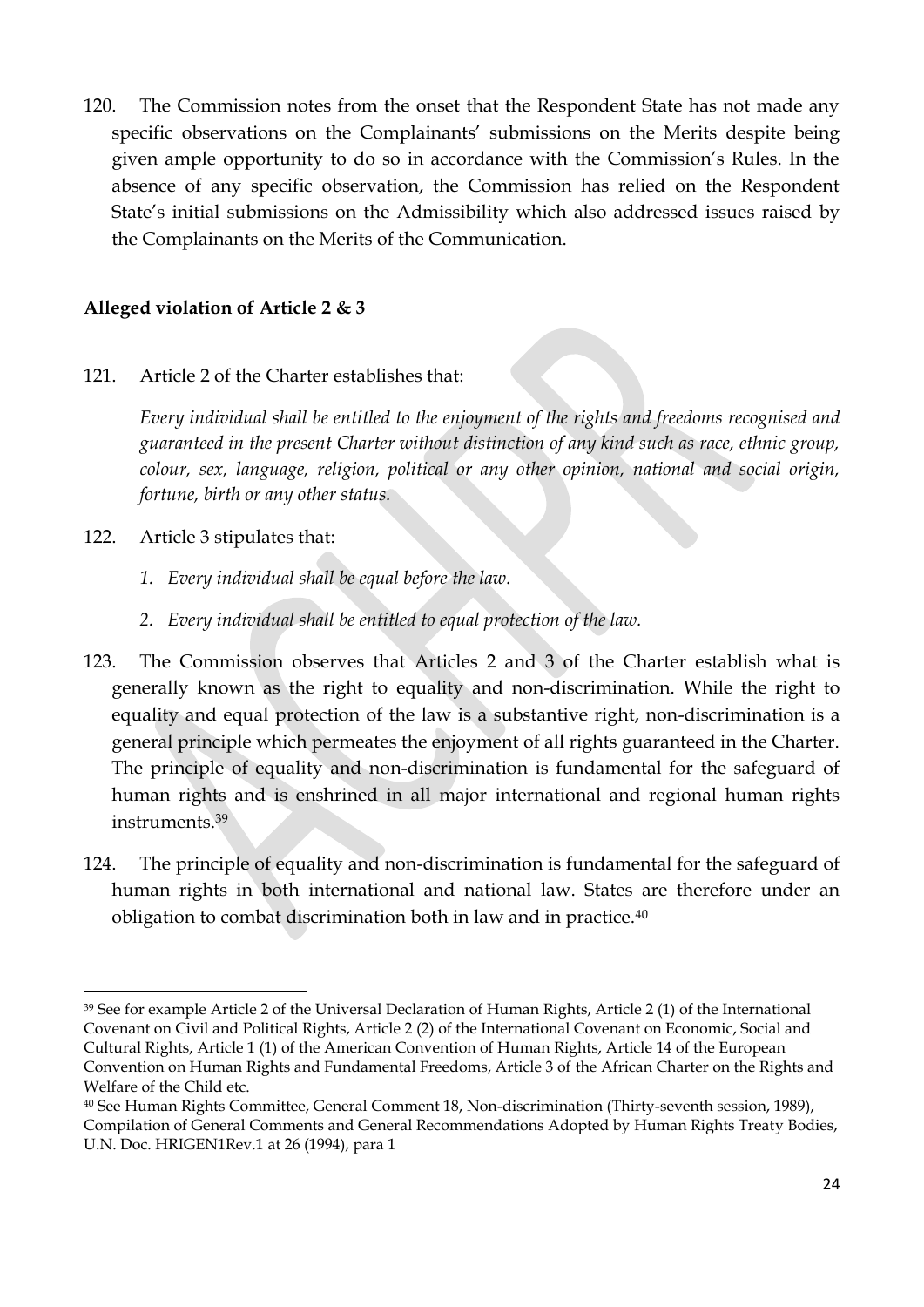125. The Commission has defined discrimination in **Zimbabwe Lawyers for Human Rights & Institute for Human Rights and Development in Africa (on behalf of Andrew Barclay Meldrum) v Zimbabwe**, as:

*any act which aims at distinction, exclusion, restriction or preference which is based on any ground such as race, colour, sex, language, religion, political or other opinion, national or social origin, property, birth or other status, and which has the purpose or effect of nullifying or impairing the recognition, enjoyment or exercise by all persons, on equal footing, of all rights and freedoms.<sup>41</sup>*

- 126. The Commission observes that the principle of equality and non-discrimination does not require all individuals in similar circumstances to be necessarily treated in the same manner; it permits the different treatment of people similarly placed if such treatment is meant to achieve a rational and legitimate purpose that does not impair the fundamental dignity of the affected persons or unjustifiably infringe on their enjoyments of the rights and freedoms guaranteed in the Charter.
- 127. In the present Communication, the Complainants have established and submitted sufficient evidence to the effect that Kenyan Nubians are treated differently from other Kenyans in the acquisition of ID cards.<sup>42</sup> They have outlined significant additional burdens that are imposed on them when they seek to acquire ID cards. In addition to being required to provide supporting documents, such as their grand-parents ID documents, which is not required of other indigenous Kenyan ethnic groups; Nubians must be vetted and approved by a Committee; they must swear an affidavit in support of their claim to an ID card before a Magistrate's Court and they are required to pay a fee to the Court.<sup>43</sup>
- 128. The Complainants have pointed out that the only reason for such differential treatment is the ethnic and religious affiliations of the Nubians, which are prohibited ground for differential treatment under the Charter. They have pointed out further that the only other community that is subjected to this kind of differential treatment is the Kenyan Somalis, who unlike the Nubian, are border Communities.
- 129. The Respondent State on its part denies that Kenyan Nubians are discriminated against in the acquisition of identity documents and submits that its Constitution does

 $\overline{a}$ 

<sup>41</sup>Communication 29/04 – ZLHR & IHRDA v Zimbabwe (2006) ACHPR para 91 ; see also the Commission's decision in Communication 211/98 – Legal Resources Foundation v Zambia (2000) ACHPR para 63

<sup>42</sup> Evidence to this effect includes amongst others the sworn affidavits of Ismail Dafala Salim, Ibrahim Athman Said, Arafa Ali and Amina Sebit Aminala.

<sup>43</sup> Non-Nubians, except for Kenyan Arabs and Somalis are not subjected to vetting and are only required to produce the ID of one parent and a baptismal certificate to be issued with ID cards.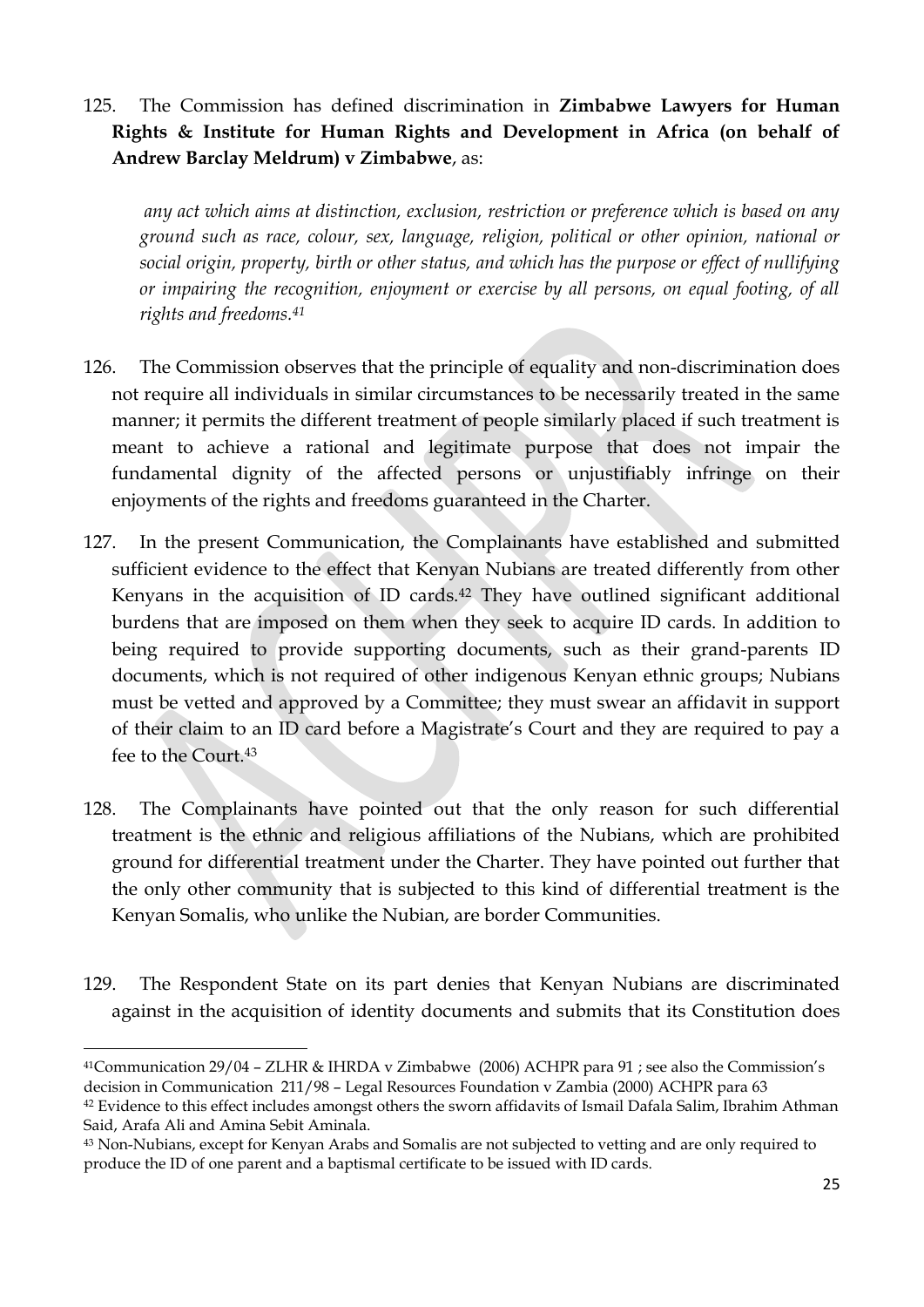not provide for the acquisition of Kenyan citizenship to communities, tribes, clans or groups of people but on an individual basis. It however admits that Kenyan Nubians, just like members of other African, Arab and European descent are subjected to the vetting process in order to determine their suitability for the acquisition of Kenyan citizenship. The justification for this, according to the Respondent State seems to be that a majority of Communities in Kenya, including the Nubian Community, have their counterparts in the neighbouring countries such as Uganda and Sudan and a blanket qualification would precipitate the influx of these communities into the country.

- 130. From the above, the Commission notes that it is not in dispute that members of the Nubian community are treated differently from other Kenyans in the acquisition of ID documents which constitute proof of their nationality. It is also not in dispute that the only reason for this differential treatment is their ethnic and religious affiliations.<sup>44</sup>
- 131. The Commission recalls that differential treatment on the basis of ethnic and religious affiliations is specifically prohibited under Article 2 of the Charter, the others being race, colour, sex, language, political or any other opinion, national and social origin, fortune and birth. The Commission considers that the reason for singling out these grounds is because they have historically been misused to oppress and marginalise peoples with these attributes, thereby demeaning the humanity and dignity inherent in them.<sup>45</sup> The Commission considers further that differential treatment on any of the grounds listed above, without objective justification and which has the effect of imposing burdens on a particular segment of society and impairing their dignity is unfair and discriminatory.
- 132. The Complainants have demonstrated that in order to acquire ID documents, significant burdens are placed on them merely on account of their ethnic and religious background. As a result of these burdens many individuals from the Nubian community face enormous hurdles in acquiring IDs. Without IDs, they are unable to enjoy a broad range of rights guaranteed in the Charter, such as the right to free movement, the right to education, the right to work under equitable and satisfactory conditions etc. The lack of IDs cards also effectively renders many Nubians stateless and liable at any point in time to expulsion or arrest. This certainly is an affront to their

 $\overline{a}$ <sup>44</sup> Exhibit 14: Affidavit of Ismail Ahmed Babalah, at para. Exhibit 22: Affidavit of Mariam

Gharib Ahmed, at para 7; Exhibit 5: Affidavit of Adam Muhammed, at para. 10; Exhibit 21: Affidavit of Khaltuma Ismail Omar, at para. 12.

<sup>45</sup> See the Commmission's decision in *Legal Resources Foundation v. Zambia*, African Comm. Decision of May 2001, Comm. No. 211/98, (2001), at para. 63; See also the South Africa Constitutional Court decision in Harksen v Lane No 1998 (1) SA 300 CC para 53.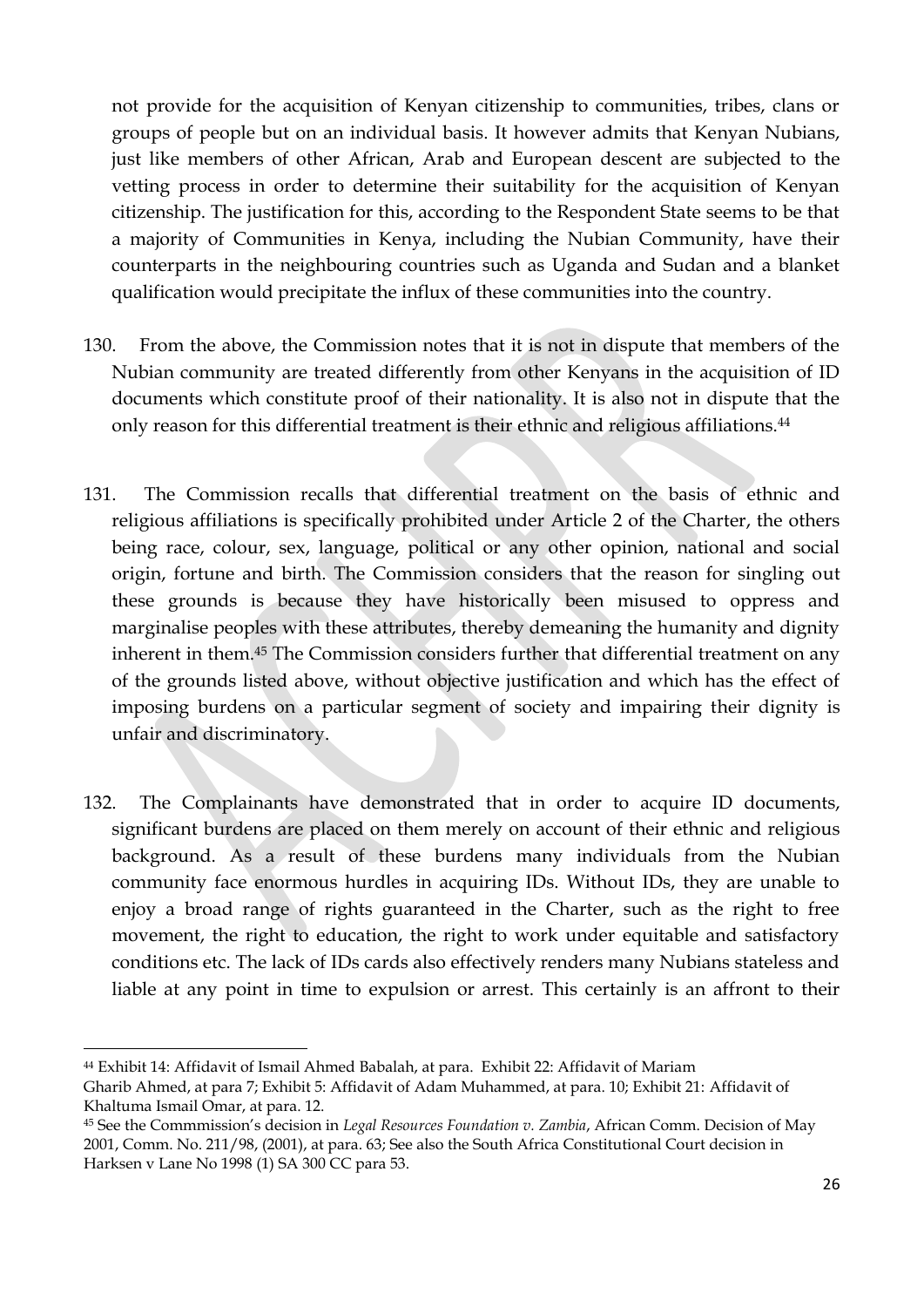dignity as human beings deserving of equality with other Kenyans and equal protection of the laws governing Kenyan citizenship.

- 133. The Commission considers that adopting an arbitrary measure, such as the vetting process, which has no basis in Kenyan law, is prone to abuse, and which places significant burdens on a minority ethnic group and makes them vulnerable to further marginalization is irrational and consequently unjustifiable.
- 134. The above is a clear indication that Kenyan Nubians are unfairly discriminated against in the acquisition of identity documents solely on account of their ethnic and religious affiliations, which assails their dignity as human beings who are inherently equal in dignity. This position is further supported by the findings of the Kenyan Government's own human rights institution, the Kenya National Commission on Human Rights, which in a study found that:

*''There is a strong institutionalised link between citizenship and ethnicity in the issuance of identity cards. The Study found that the registration system applied different and stricter rules with respect to Nubians, Kenyan Somalis and Kenyan Arabs as opposed to other Kenyan ethnic groups. This approach offends the tenets of equal treatment and has no place in a pluralistic and democratic society. Denying specific ethnic groups Identity Cards is not only discriminatory; it also enhances opportunities for rent seeking and further marginalizes these communities.''<sup>46</sup>*

135. In view of the above the Commission considers that the rights of Kenyan Nubians under Article 2 and 3 of the Charter have been violated.

# **Alleged violation of Article 5**

1

136. Article 5 of the Charter stipulates as follow:

*Every individual shall have the right to the respect of the dignity inherent in the human person and to the recognition of his legal status. All forms of exploitation and degradation of man, particularly slavery, slave trade, torture, cruel, inhuman or degrading treatment or punishment shall be prohibited.* 

<sup>46</sup> Kenya National Commission on Human Rights, *An Identity Crisis: A Study on the Issuance of National Identity Cards*, at 24. (2007). Available at: [www.knchr.org/dmdocuments/Final IDsReport.pdf](http://www.knchr.org/dmdocuments/Final%20IDsReport.pdf)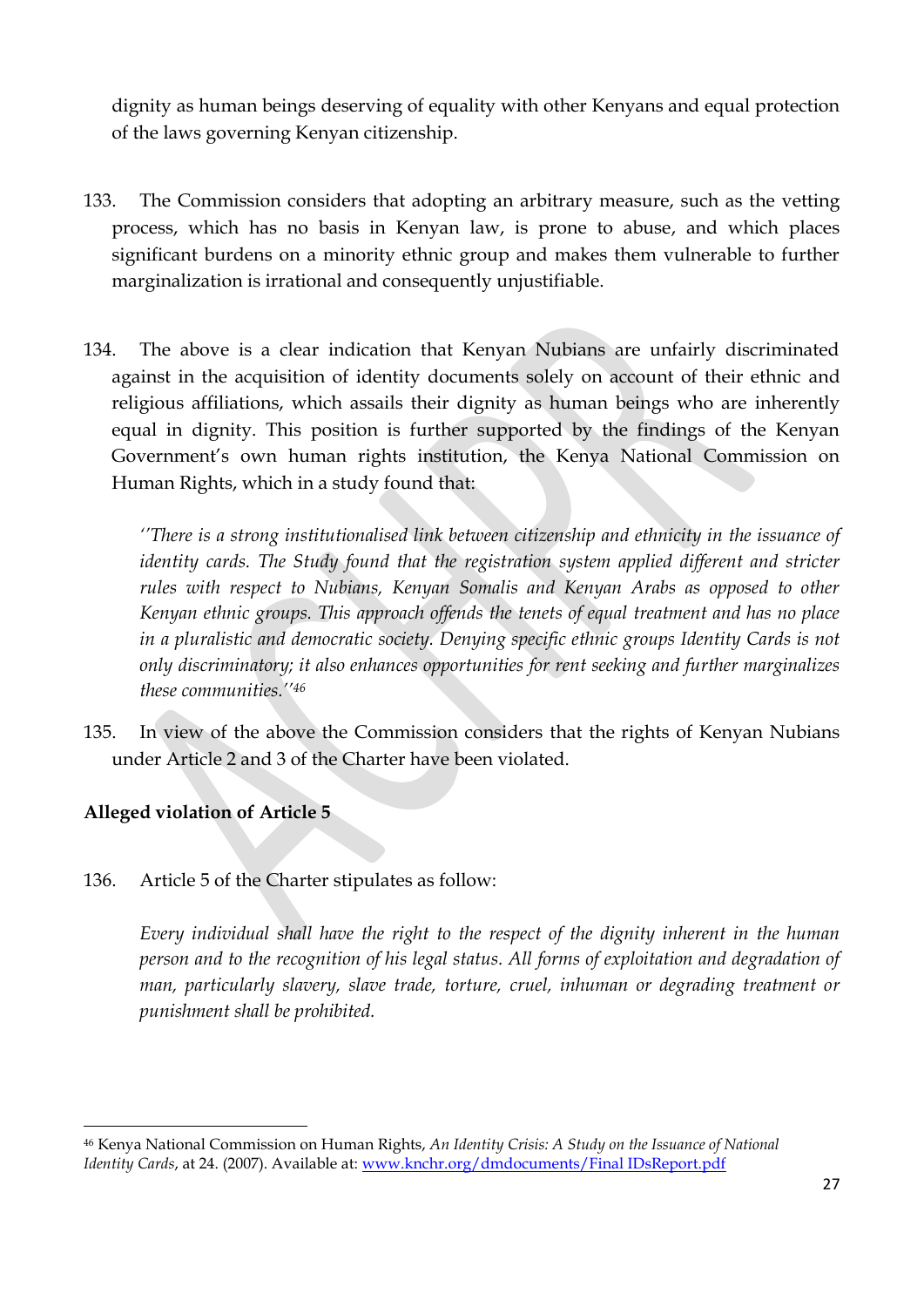- 137. The Commission notes from the onset that the present Communication does not deal with the second limb of Article 5, namely, the prohibition of exploitation and degradation of man. The respect of the dignity inherent in the human person informs the content of all the personal rights protected in the Charter. The Commission's assessment will therefore primarily dwell on the right to the recognition of one's legal status (and its relation to a person's dignity) as this is the main thrust of the Communication.
- 138. The Commission recalls that the right to the recognition of one's legal status (or juridical personality) $47$  is protected in many international and regional human rights instruments.<sup>48</sup> The right to the recognition of juridical personality implies one's capacity to be the holder of rights and obligations. The recognition of one's legal status is an indispensable requirement for the enjoyment of the rights enshrined in the Charter because it grants an individual recognition before the law.
- 139. The Inter-American Court on Human Rights has established in the case of **Yean Bosico v Dominican Republic** that '*failure to recognize juridical personality harms human dignity, because it denies absolutely an individual's condition of being a subject of rights and renders him vulnerable to non-observance of his rights by the State or other individuals.'*49It also held in that case that nationality (or citizenship)<sup>50</sup> is a prerequisite for recognition of juridical personality.<sup>51</sup> Nationality is the legal and political bond that connects a person to a specific State and allows the person to acquire and exercise specific rights and obligations by virtue of his/her membership in a political community. Nationality or citizenship establishes a formal connection between an individual and the State and brings the individual within the realm of the State's protection.
- 140. The Commission agrees with the position espoused above, namely that nationality is intricately linked to an individual's juridical personality and that denial of access to identity documents which entitles an individual to enjoy rights associated with citizenship violates an individual's right to the recognition of his juridical personality. The Commission considers that a claim to citizenship or nationality as a legal status is

**<sup>.</sup>** <sup>47</sup> In the French version of the Charter, 'legal status' is translated as 'personalité juridique' or 'juridical personality', which accords more with the terminology used in other human rights instruments. Juridical personality and legal status are therefore used interchangeably in the present Communication.

<sup>48</sup> See among others, the Universal Declaration of Human Rights, Article 6; the International

Covenant on Civil and Political Rights, Article 16; the American Declaration on the Rights and Duties of Man, Article XVII, the American Convention on Human Rights, Article 3; the Protocol to the African Charter on Human and Peoples' Rights on the Rights of Women in Africa, Article 3 (1).

<sup>49</sup> See case of Yean Bosico v Dominican Republic I-ACtHR, Judgment of 8 Sept 2005, para178.

<sup>50</sup> Nationality is conventionally used as a term of international law while citizenship is a term of constitutional law. The two are used interchangeably in this Communication.

<sup>51</sup> Ibid psara 137.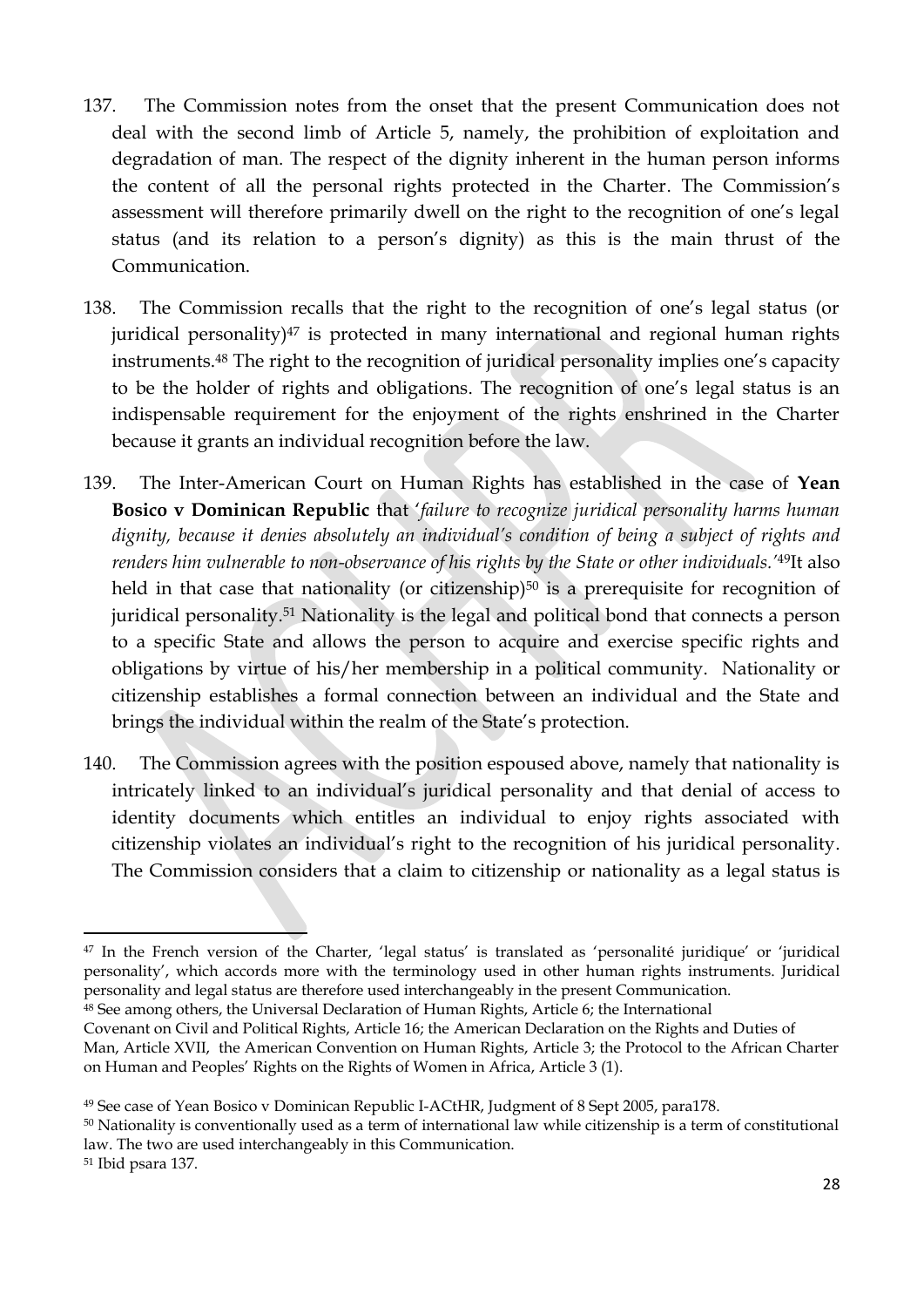protected under Article 5 of the Charter.<sup>52</sup> The present Communication will therefore be approached from that standpoint.

- 141. The Complainants have submitted that the restrictions imposed on Kenyan Nubians through the vetting process, excessive delays and other procedural obstacles in securing the ID cards that are necessary to obtain recognition of their Kenyan citizenship, amount to an arbitrary deprivation of the right to effective nationality, preventing recognition of their legal status.
- 142. According to them, Kenyan Nubians have a right to nationality under international law which is no longer the sole prerogative of the state. They claim that Nubians have established an effective and genuine link to Kenya for over a century and have thus lost all political, economic and social ties with Sudan, along with any viable claim of return to that country. They have pointed out that by requiring Kenyan Nubians to go through the vetting process, delaying citizenship for many and denying it for some, Kenyan Nubians are arbitrarily deprived of the effective enjoyment of their nationality. The deprivation is arbitrary because it is discriminatory and fails to respect due process guarantees of certainty, foreseeability, and judicial review and it leaves many Kenyan Nubians effectively stateless.
- 143. The Respondent State, apart from denying the allegations generally, has not made any specific submissions on this issue. It has outlined provisions of its domestic law and practices in the fight against torture, which are of no relevance in the present case.
- 144. The Commission notes that it is not in dispute that by operation of Kenyan law, Nubians, just like other communities which were settled in Kenya prior to independence qualify for Kenyan citizenship on an individual basis. As proof, the Respondent State submitted a list of many Nubians who are citizens, some of whom are employed in its Public Service. The Commission wishes to emphasize that the issue in the present Communication is not that Nubians cannot obtain Kenyan citizenship, but that arbitrary standards and undue hurdles are allegedly put in place by the administration which impede their access as a community to identity documents which are proof of their citizenship.
- 145. The Commission recalls that States enjoy a wide discretion when it comes to determining who qualifies to acquire its nationality. However, the State's discretion is limited by its obligations to prevent statelessness and the prohibition of discrimination.

 $52$  See the Commission's Resolution 234 on the Right to Nationality adopted at the  $53<sup>rd</sup>$  Ordinary Session in Banjul, The Gambia in which the Commission reaffirms that the right to nationality is a fundamental human right implied within Article 5 of the Charter and essential for the enjoyment of other fundamental rights. See also Communication 97/93 – John K Modise v Botswana, (2000) ACHPR, 14 AR. Para 89.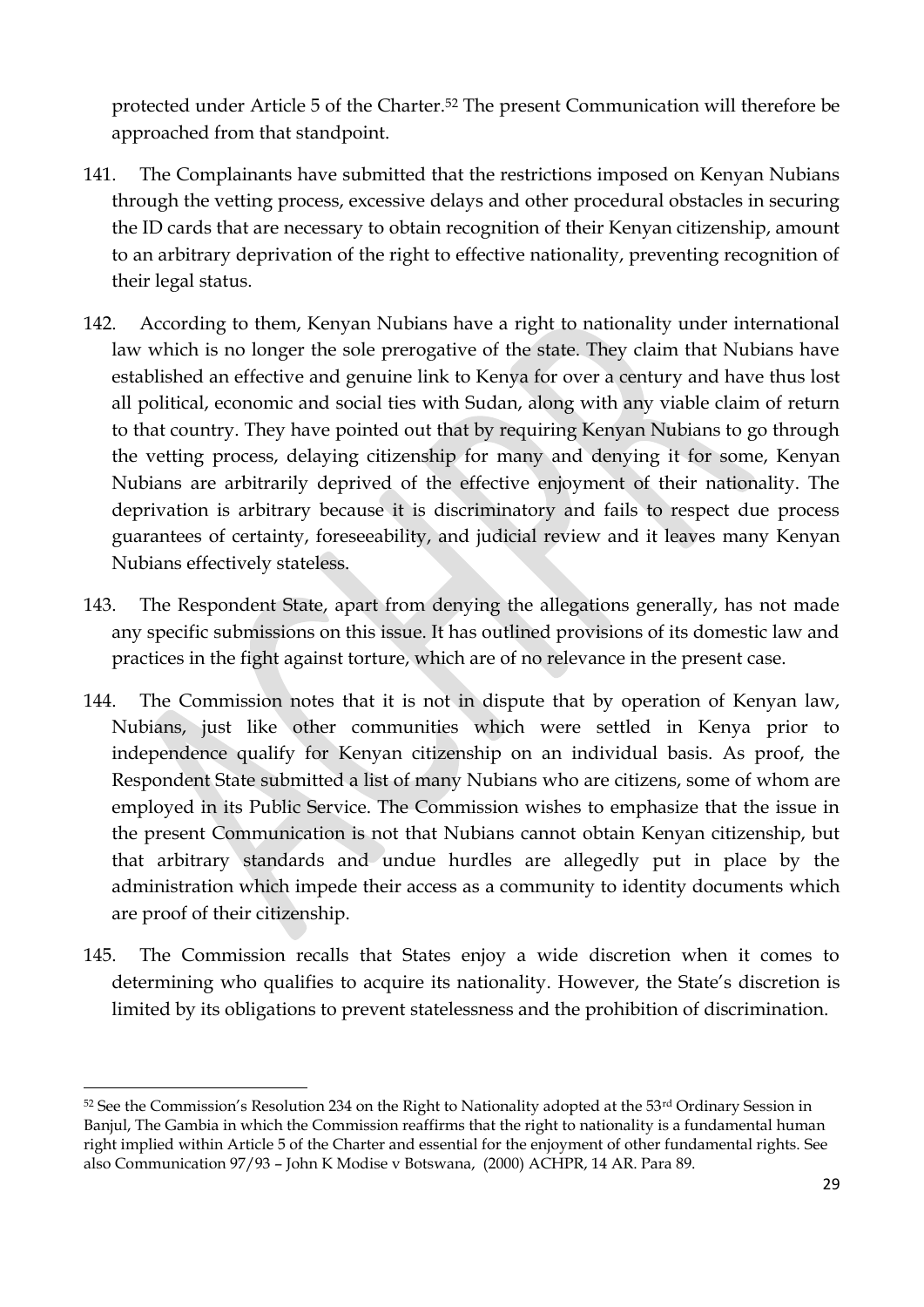- 146. Regarding the obligation to prevent statelessness, international law as codified in the Convention Relating to the Status of Stateless Persons<sup>53</sup> and the 1961 Convention on the Reduction of Statelessness, amongst others embody this principle. The latter Convention requires states to use their laws and administrative procedures to eliminate and prevent statelessness and to grant its nationality to a person born in its territory who would otherwise be stateless. <sup>54</sup> It also provides that, with limited exceptions, parties to the Convention "shall not deprive a person of his nationality if such deprivation would render him stateless'' <sup>55</sup> Although Kenya is not a party to any of the above mentioned Conventions, it is worthy to note that these conventions outline the position of international customary law on State obligations to prevent statelessness.
- 147. The Commission wishes to recall that the African Charter on the Right and Welfare of the Child, which Kenya has ratified, makes it obligatory for Kenya to ensure that its Constitutional legislation recognizes the principles according to which a child shall acquire the nationality of the State in the territory of which he has been born if, at the time of the child's birth, he is not granted nationality by any other State in accordance with its laws. The African Committee of Experts on the Rights and Welfare of the Child has found in the case of **Institute for Human Rights and Development in Africa (IHRDA), and Open Society Justice Initiative on Behalf of Children of Nubian Descent in Kenya v Kenya**, that the above obligation is applicable to Kenya.<sup>56</sup> This entails that children born in Kenya of Nubian parents are entitled to Kenyan citizenship by operation of this principle given that they do not lay claim to another nationality.
- 148. The facts of the present case reveal that Kenya has been remiss in fulfilling its obligation to prevent Statelessness because its arbitrary administrative practices affect the ability of Nubians to obtain ID cards, which have the effect of placing them outside the State's juridical system, thereby rendering many of them stateless.
- 149. Regarding the prohibition of discrimination, the Commission recalls that States may not discriminate in law or in practice when providing people with or depriving them of nationality. The Commission has already established in its assessment of Articles 2 and 3 above, that the practice of requiring members of the Nubian community, simply because of their ethnic and religious affiliations, to meet different and more burdensome requirements in order to obtain identity documents is discriminatory and places them in a situation of extreme vulnerability as regards the exercise and enjoyment of their rights.

<sup>53</sup> Convention Relating to the Status of Stateless Persons, *opened for signature* Apr. 26, 1954, 360 U.N.T.S. 117.

<sup>54</sup> Article 1.

<sup>55</sup> Article 8 of the Convention on the Reduction of Statelessness.

<sup>56</sup> See Communication no. Com/ 002/2009 (2011) para 50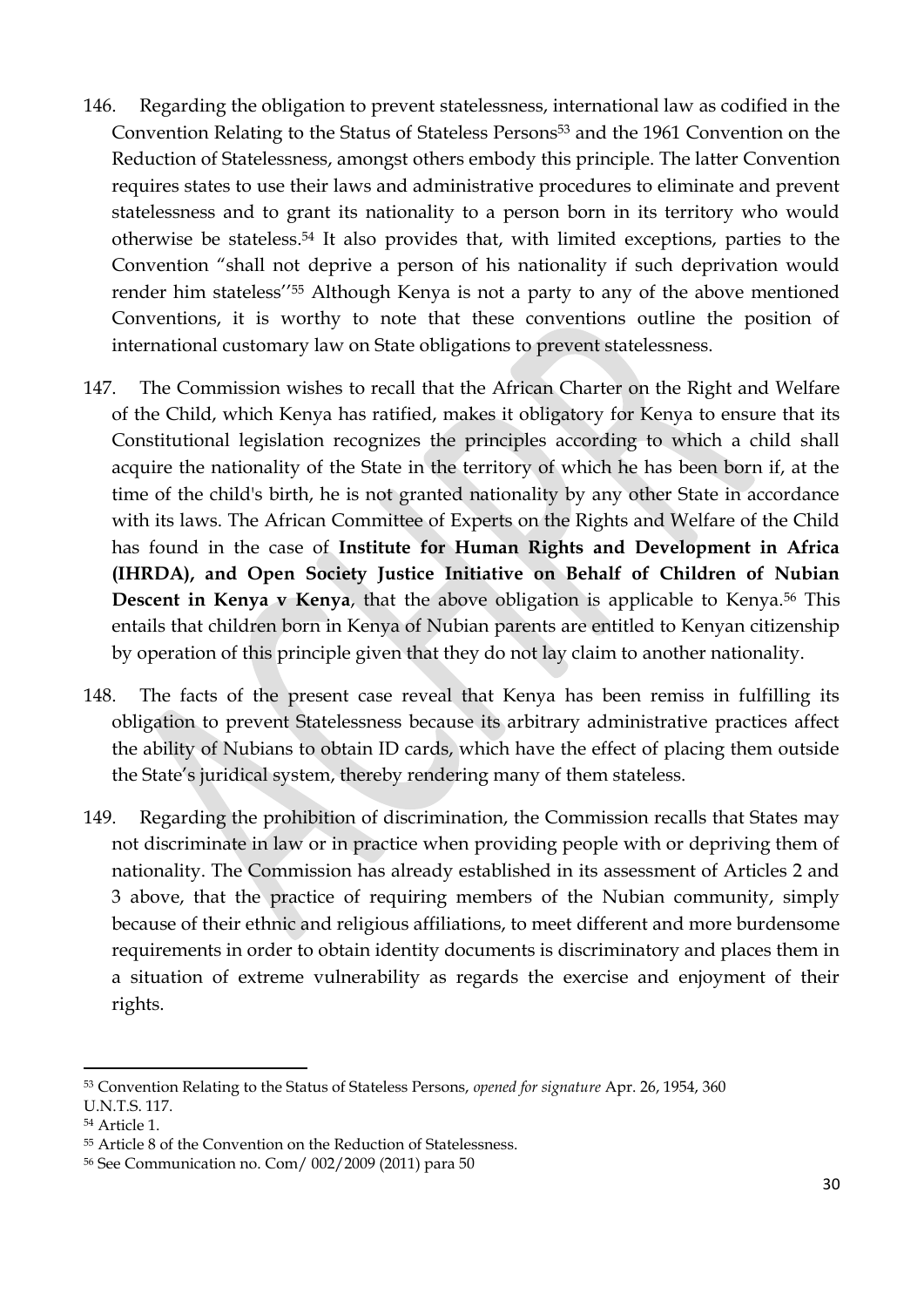- 150. The State's discriminatory practices results in many Nubians who face enormous challenges to obtain or replace their ID cards when they are lost. Some are left altogether without an identity card (legal document required to proof citizenship) which excludes them from the State's juridical system. As a result, they cannot benefit from the advantages associated with Kenyan citizenship and are unable to enjoy a range of rights and freedoms already outlined above.
- 151. By failing to take measures to prevent members of the Nubian Community from becoming stateless and by failing to put in place fair processes, devoid of discrimination and arbitrariness for the acquisition of identity documents, the Commission considers that Kenya has failed to recognize the legal status of Nubians, in violation of Article 5 of the Charter.

1

- 152. Article 14 of the African Charter provides that: "*The right to property shall be guaranteed. It may only be encroached upon in the interest of public need or in the general interest of the community and in accordance with the provisions of appropriate laws*."
- 153. The Commission has established in **Sudan Human Rights Organization and Centre for Housing Rights and Evictions (COHRE) v Sudan, (the Evictions case)** that the right to property encompasses two main principles. The first one is of a general nature; it provides for the principle of ownership and peaceful enjoyment of property. The second principle provides for the possibility, and conditions of deprivation of the right to property. Article 14 of the Charter recognises that States are in certain circumstances entitled, among other things, to control the use of property in accordance with the public or general interest, by enforcing such laws as they deem necessary for the purpose.<sup>57</sup>
- 154. The Commission notes that the Complainants' main contention in the present Communication is the non-recognition of the property rights of the Nubian Community over the Kibera settlement (as a Nubian homeland) and the arbitrary dispossession of their property through forced evictions. The Commission notes further that Kenyan Nubians seek recognition of their collective property rights in Kibera in order to protect themselves against further forced evictions and encroachments, which they claim, threaten their cultural survival.
- 155. The Commission is therefore called upon to determine whether Nubians can claim ownership over the Kibera Settlement and whether their right to property has been violated as a result of routine forced evictions from the settlement allegedly perpetrated

<sup>57</sup> Communication 279/03 & 296/05 – Sudan Human Rights Organization & Centre for Housing Rights and Evictions v Sudan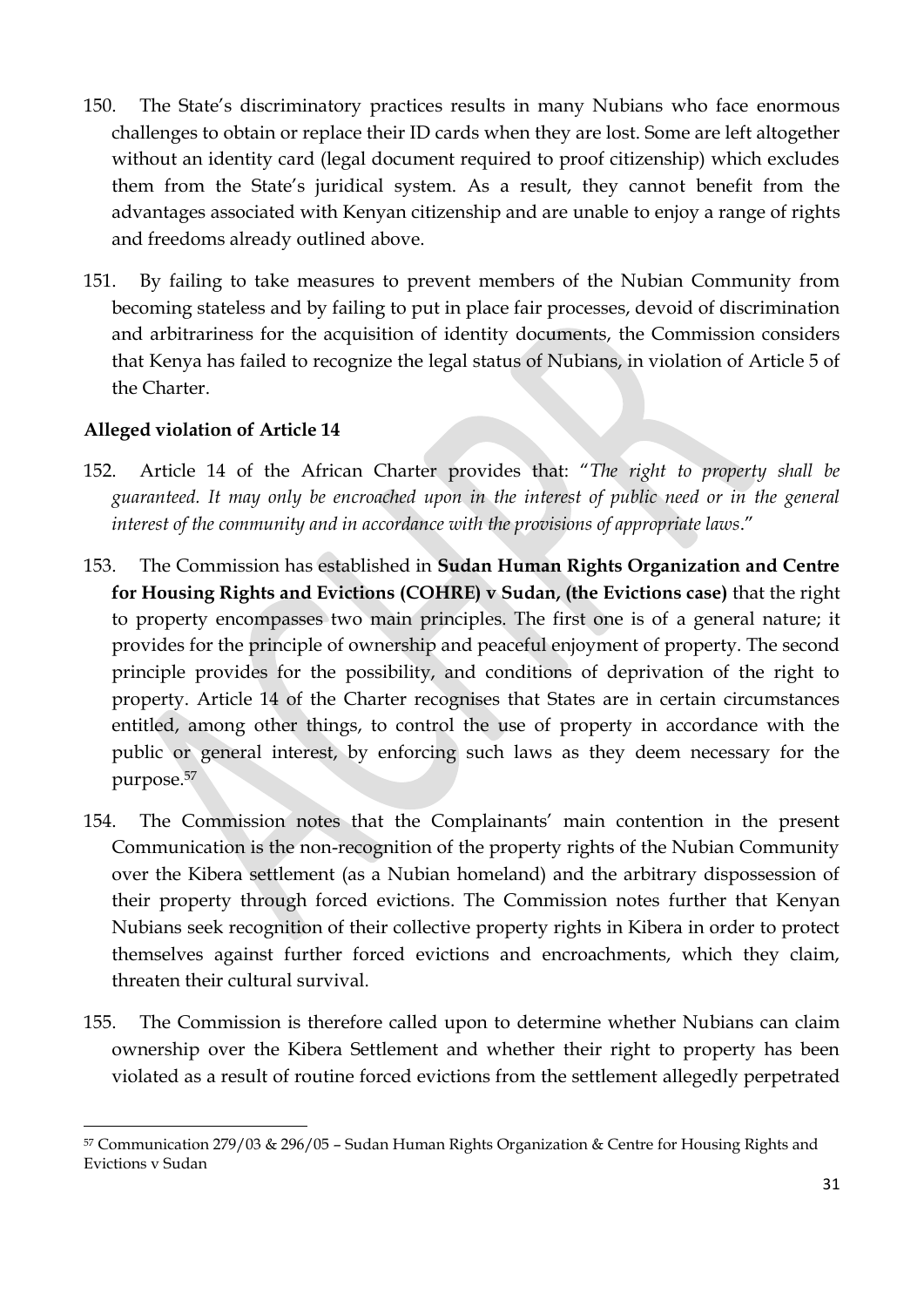by the Kenyan Government. To determine this, the Commission considers that the historical background that gave rise to the present situation must be fully taken into account.

- 156. The Commission recalls from the unchallenged documentary evidence before it that Nubians are descendants of Sudanese soldiers used by the British in their military campaigns of the early 20th century. In 1904, they were settled by the colonial administration in a military reserve in Kibera, comprising a surface area of 4197.9 acres (approx. 1700 hectares), which was meant to provide a home for the ex-soldiers. Kibera was surveyed as a military reserve and gazetted as such in 1917. Permits to reside in Kibera were given to Nubians as individuals. The text of the permits gave the Nubians permission to live in the area and to build a house but no title was conferred.<sup>58</sup>
- 157. According to the Cater Land Commission Report:

*The legal position of the occupants of Kibera appears to be that they are tenants at will of the Crown and the tenancy is liable to termination by the Commissioner of Lands. On the other hand we cannot agree that they have no rights in equity. We consider that Government had a clear duty to these ex-askaris either to repatriate them or to find accommodation for them… In our judgment they ought not to be moved without receiving suitable land elsewhere and compensation for disturbance, and we consider that a similar obligation exists in respect of their widows, sons who are already householders at Kibera59*.

- 158. The Commission also recalls from the evidence that the option to repatriate the Nubians was abandoned by the colonial administration and they have since remained in Kibera for over a century as the undisputed inhabitants of the settlement.<sup>60</sup> Over this period of time, they have formed inextricable links to the land which according to them constitutes the only homeland they have ever known and where they bury their dead. The dynamics in the settlement have over the years become more complex with the influx of other communities into the settlement and the systematic hiving off of the land by the State for development purposes. The Nubians have however remained the dominant community in Kibera, albeit with no land rights – a situation which is purportedly linked to the non-recognition of their Kenyan citizenship.
- 159. While the colonial authorities and the Kenyan Government have recognised a clear moral obligation to resettle the Nubians, the Kenyan Government has over the years maintained that Kibera is State land and that Nubians cannot therefore lay claim to the area as their homeland. Nubians and other occupants of kibera are therefore regarded

<sup>58</sup> The Carter Land Commission Report 1933, at para. 598-599:

<sup>59</sup> The Carter Land Commission Report 1933 at para. 601

<sup>60</sup> This assertion does not negate the fact that Kibera comprises many other ethnic groups who moved into the settlement over time.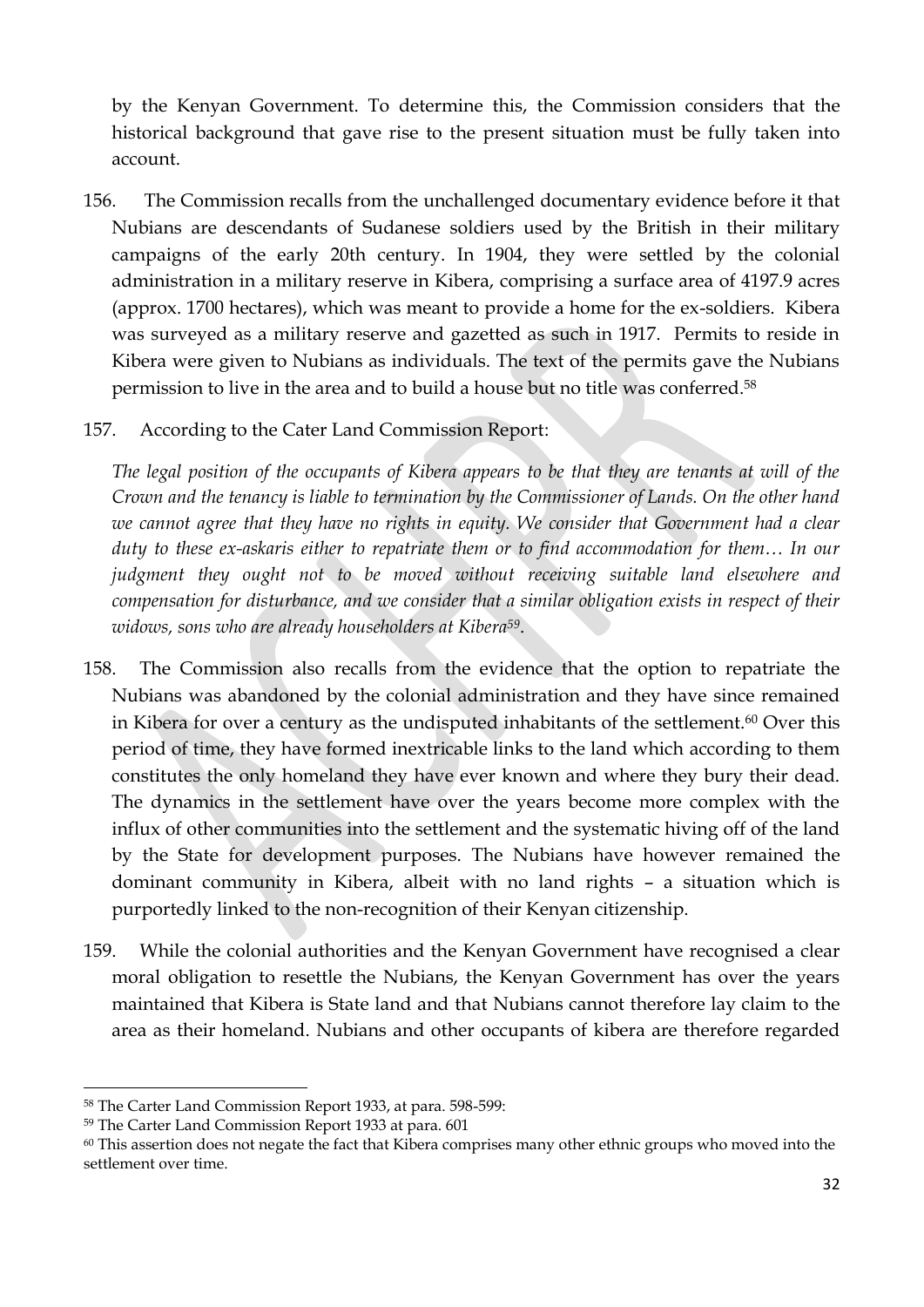as squatters on government land although they have been in occupation of the land for over a century.

- 160. The Commission observes that it cannot merely be said that the Nubians' possession of the land in Kibera was/is at the mercy of the Respondent State since the state itself clearly recognises a moral obligation to provide settlement for the Nubians. The Commission considers that the access/occupation and use rights granted by the Respondent State to the Nubians over kibera for over a century, is enough for them to request and obtain official recognition and registration of at least some of the land as their communal property. This imposes an obligation on the Kenyan Government to take all reasonable measures to provide security of tenure over lands which the Nubians occupy in Kibera. That the land question in Kenya in general and Kibera in particular is complex cannot be used as an excuse by the Respondent State to leave the Nubians of Kibera in such a precarious situation of insecurity and uncertainty, which encourages infringement on the rights of the community by the government and individuals.
- 161. The Complainants have also submitted that the lack of security of tenure over the land which the Nubians occupy, has given rise to their routine forced eviction from the Kibera settlement. According to them, these evictions have been carried out without adequate notice and no alternative land or compensation was offered to the Nubians. Apart from a blanket denial of the allegations, the Respondent State has not made any specific observations regarding this issue.
- 162. The Commission observes that forced evictions often lead to personal and collective trauma, resulting in the loss of livelihoods, the destruction of social networks and other devastating effects. Forced evictions dismantle what individuals and communities have built, sometimes over a long period of time, plunging families and communities into misery.<sup>61</sup>
- 163. To be constantly faced with the prospects of forced evictions, as is the case with the Nubians of Kibera, is one of the worst forms of injustices that individuals, families and communities can be exposed to.
- 164. While the Commission observes that Governments might under certain circumstances legitimately forcibly move people from their land or houses for a variety of reasons, it considers that any such measures must strictly adhere to international human rights standards in order to prevent unnecessary hardship and suffering. Some

1

<sup>61</sup> See UN Fact Sheet No 25: Forced Evictions and Human Rights, (1996) United Nations High Commissioner for Human Rights.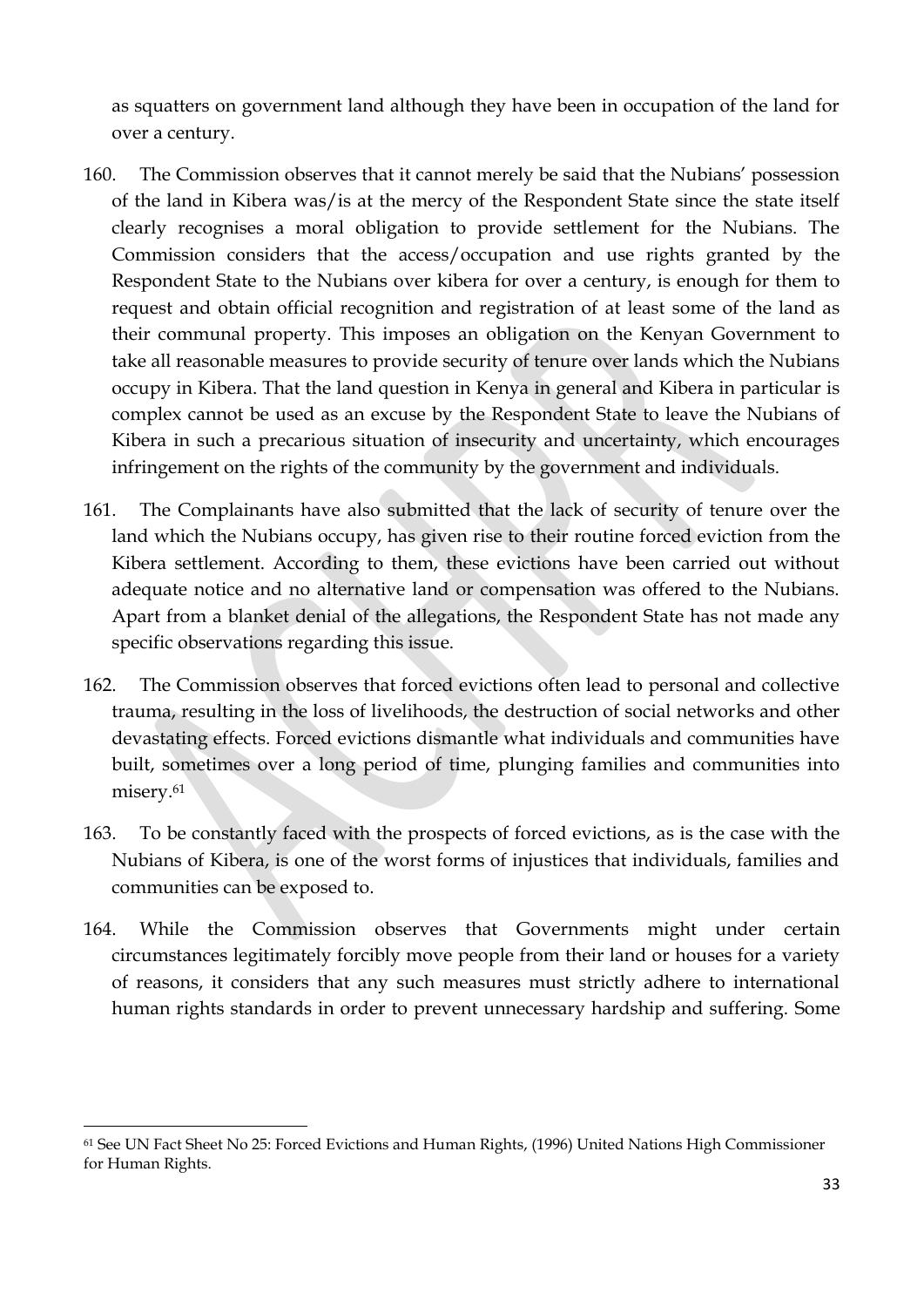of these standards have been succinctly outlined in General Comment No 7 of the Committee on Economic Social and Cultural which provides as follow:<sup>62</sup>

*States parties shall ensure, prior to carrying out any evictions, and particularly those involving large groups, that all feasible alternatives are explored in consultation with affected persons, with a view to avoiding, or at least minimizing, the need to use force. Legal remedies or procedures should be provided to those who are affected by eviction orders. States Parties shall also see to it that all individuals concerned have a right to adequate compensation for any property, both personal and real, which is affected.*

- 165. In the present Communication, it has been submitted that Nubians have severally been evicted from Kibera with no provision made for alternative housing; no compensation provided to the displaced and no notice of such evictions given to the occupants. The Respondent State has not refuted any of these allegations. It has not also shown the public interest that necessitated these evictions nor has the legal framework within which the evictions were carried out been advanced. It therefore appears to the Commission that evictions were carried out without due process of law and in total disregard of the Respondent State's international human rights obligations.
- **166.** For the above reasons, the Commission considers that the property rights of the Nubians in Kibera have been encroached on, in violation of Article 14 of the Charter.

#### **Consequential violations**

- 167. The Complainants have submitted that the discriminatory treatment to which Nubians are subjected, which results in a tenuous citizenship status leaves the Nubians in a precarious situation and leads to a violation of other rights intricately linked to citizenship.
- 168. The Commission has already concluded in its assessment of Articles 2, 3 and 5 above that Nubians are discriminated against in acquisition of identity documents which effectively hampers their ability to enjoy a range of rights guaranteed in the Charter. As a result, the Commission will therefore not examine in detail the violations consequent on this discriminatory treatment. It suffices to note that it is common knowledge that in Kenya, those without national identity cards cannot vote or contest for public office, cannot be employed in the public service, and may not have access to public services such as healthcare and education. They may also not be able to register their marriages, may not be able to enter public buildings or open bank accounts, and may not be able to move freely within the country and undertake a host of other transactions that are

<sup>&</sup>lt;sup>62</sup> Committee on Economic, Social and Cultural Rights, General Comment 7, Forced evictions, and the right to adequate housing, (Sixteenth session, 1997), U.N. Doc. E/1998/22, annex IV at 113 (1997).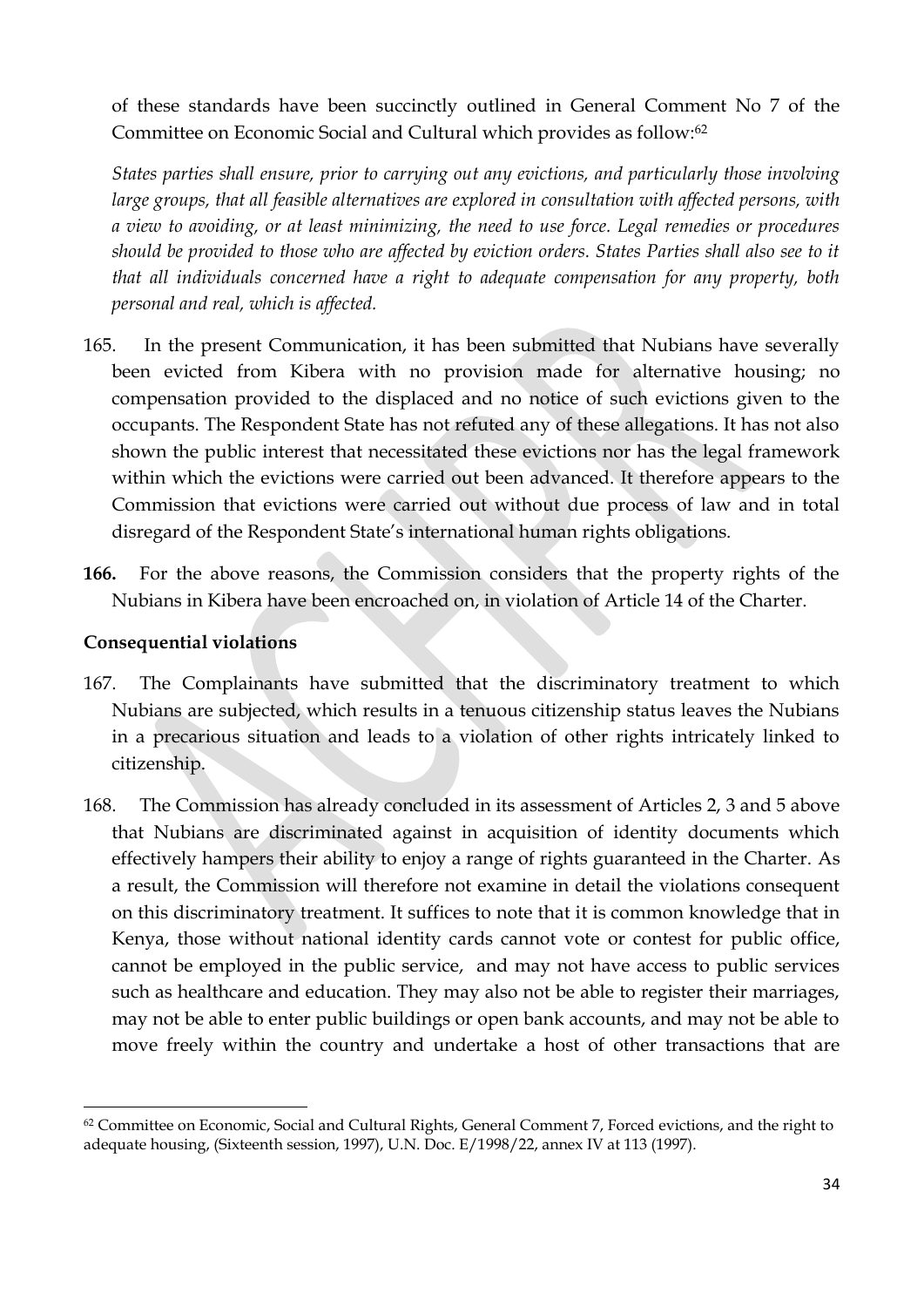necessary for a dignified life. All these affect the ability of Nubians to enjoy the rights guaranteed in Articles 12, 13, 15, 16 and 17 (1) of the Charter.

### **Alleged violation of Article 1**

- 169. Article 1 of the Charter stipulates that …'parties to the Charter shall recognise the rights, duties and freedoms enshrined in the Charter and shall adopt legislative or other measures to give effect to them'. The Commission has held in previous Communications that a violation of any provision of the Charter by a State Party automatically engages its responsibility under Article 1.<sup>63</sup>
- 170. The Commission considers that if a State Party fails to respect, protect, promote or fulfil any of the rights guaranteed in the Charter, this constitutes a violation of Article 1 of African Charter. In the present Communication, the Commission has reached the conclusion that the Respondent State's conduct is in violation of Articles 2, 3, 5, 12, 15, 16 17 (1) and 18 of the Charter. The Commission therefore finds as a consequence a violation of Article 1 of the Charter.

### **Decision of the Commission on the Merits**

- 171. Based on the above, the African Commission on Human and Peoples' Rights:
	- i. Finds that the Republic of Kenya has violated Articles 1, 2, 3, 5, 12, 13, 14, 15, 16, 17 (1) and 18 of the African Charter on Human and Peoples' Rights;
	- ii. Requests the Republic of Kenya to

- a) Establish objective, transparent and non-discriminatory criteria and procedures for determining Kenyan Citizenship;
- b) Recognize Nubian land rights over Kibera by taking measures to grant them security of tenure;
- c) Take measures to ensure that any evictions from Kibera are carried out in accordance with international human rights standards.
- iii. Inform the Commission, in accordance with Rule 112 (2) of the Commission's Rules of Procedure, within one hundred and eighty days (180) of the notification of the present decision of the measures taken to implement the present decision.

<sup>63</sup> See Communication 279/03-296/05 - Sudan Human Rights Organisation & Centre on Housing Rights and Evictions (COHRE) / Sudan (2010) ACHPR, para 227.